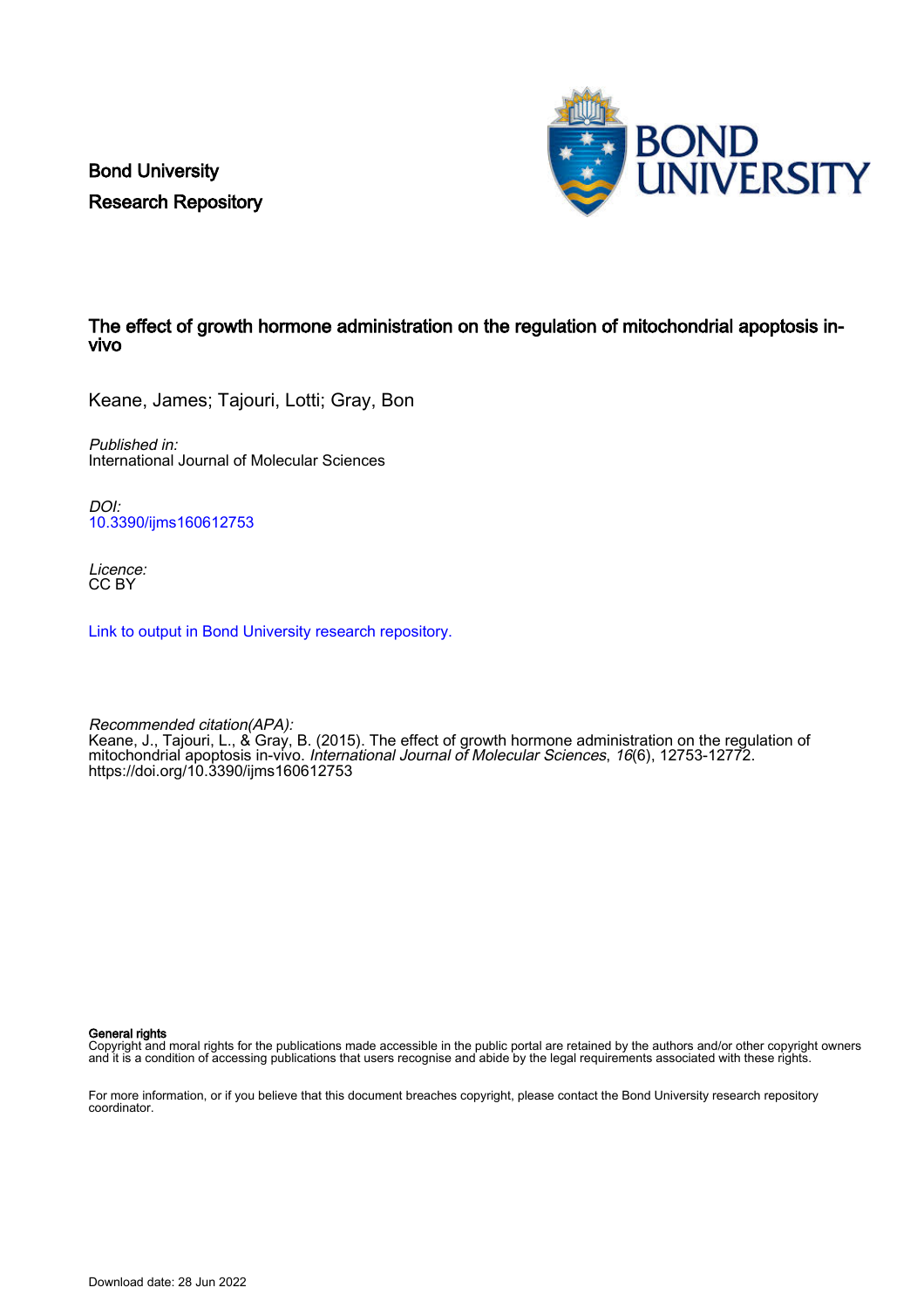International Journal of **Molecular Sciences ISSN 1422-0067**  www.mdpi.com/journal/ijms **OPEN ACCESS**

*Article* 

# **The Effect of Growth Hormone Administration on the Regulation of Mitochondrial Apoptosis** *in-Vivo*

**James Keane \*, Lotti Tajouri and Bon Gray** 

Faculty of Health Science and Medicine, Bond University, Gold Coast, Queensland 4227, Australia; E-Mails: ltajouri@bond.edu.au (L.T.); bgray@bond.edu.au (B.G.)

**\*** Author to whom correspondence should be addressed; E-Mail: james.keane@alumni.bond.edu.au; Tel.: +61-7-5595-4141; Fax: +61-7-5595-4122.

Academic Editor: Anthony Lemarié

*Received: 24 March 2015 / Accepted: 29 May 2015 / Published: 5 June 2015* 

**Abstract:** The purpose of this study was to determine whether recombinant human growth hormone (rhGH) would show any significant effects on the expression of apoptosis regulating proteins in peripheral blood mononuclear cells (PBMCs). Additionally, the potential for post-transcriptional regulation of gene expression by miRNA was assessed in two cellular compartments, the cytosol and the mitochondria. Ten male subjects were subcutaneously injected with either rhGH (1 mg) or saline (0.9%) for seven consecutive days in a double-blinded fashion. Blood sampling was undertaken prior to treatment administration and over a period of three weeks following treatment cessation. Bcl-2 and Bak gene and protein expression levels were measured in PBMCs, while attention was also directed to the expression of miR-181a and miR-125b, known translational inhibitors of Bcl-2 and Bak respectively. Results showed that rhGH significantly decreased Bak protein concentrations compared to placebo samples for up to 8 days post treatment. While cytosolic miRNA expression was not found to be significantly affected by rhGH, measurement of the expression of miR-125b in mitochondrial fractions showed a significant down-regulation eight days post-rhGH administration. These findings suggest that rhGH induces short-term anti-apoptotic effects which may be partially mediated through a novel pathway that alters the concentration of mitochondrially-associated miRNAs.

**Keywords:** growth hormone; mitochondrial apoptosis; Bcl-2 proteins; mito-miRNAs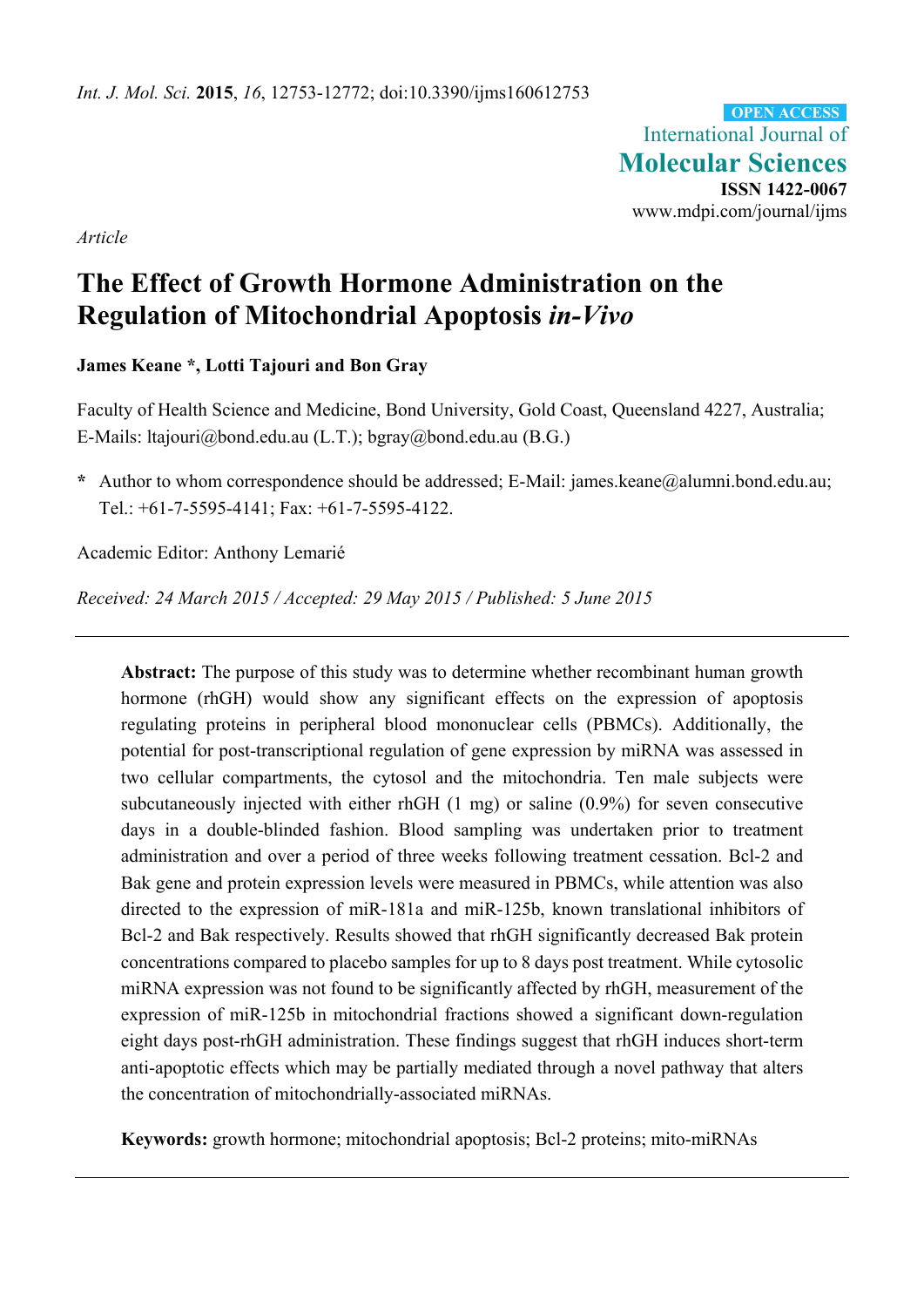#### **1. Introduction**

Apoptosis or "programmed cell death" is a physiologically favourable form of cell death which in addition to maintaining homeostatic control over cell populations, functions to remove damaged or diseased cells without incurring an inflammatory reaction [1,2]. Both "intrinsic" and "extrinsic" signalling pathways have been identified to mediate an apoptotic response [1]. The "intrinsic" pathway responds to sensors of intracellular damage resulting in the release of pro-apoptotic proteins from the mitochondrial inter-membrane space into cytosolic compartments [1]. The "extrinsic" pathway is characterized by extracellular ligand activation of plasma membrane located receptors and mediates intracellular caspase enzyme activation leading to apoptosis [1]. Mitochondrial mediated apoptotic signals are also initiated by extracellular stimulation which serves to propagate the caspase response, demonstrating the key and central roles of mitochondrial organelles in apoptosis [3]. Dysfunctional regulation of these apoptotic pathways is implicated in the development of pathological conditions such as cancer, diabetes, ischemia-reperfusion, autoimmune disorders, neurodegenerative diseases and acute organ failure [2,4–6].

Interestingly, *in vitro* recombinant human growth hormone (rhGH) administration has been well documented to induce anti-apoptotic effects following stimulation of both the intrinsically and extrinsically mediated apoptotic pathways. Anti-apoptotic effects were reported and demonstrated in various cell lines including peripheral blood lymphocytes, monocytes and pancreatic β cells [7–9]. In addition, insulin-like growth factor-1 (IGF-1), whose secretion from diverse tissues including the liver is regulated by growth hormone (GH) *in vivo* [10], shows well characterised survival effects both for doxorubicin challenged cardiomyocytes [11] and for neuroblastoma cells under hyperosmotic stress [12].

Despite these noted anti-apoptotic effects, supra-physiological *in vivo* concentrations of GH, arising from either disease states or rhGH administration in healthy individuals, have been shown to cause hyperglycemia, hypertriglyceridemia and in some cases to lead to the development of new onset diabetes [13]. Under such pathological conditions, cells are exposed to oxidative stress and damage which may predispose them to prematurely undergo apoptosis [14]. Sustained hyperglycemia has previously been reported to induce cardiomyocyte apoptosis in diabetes and animal models [15]. In light of the development of these pro-apoptotic conditions, even following the cessation of growth hormone abuse, the temporal extent of the anti-apoptotic effects of GH could have important implications for cellular survival.

In both extrinsic and intrinsic pathways, the release of cytochrome *c* (cyt *c*) from the inter-membrane space is widely regarded as the rate-limiting step towards initiation of the execution phase of apoptosis, the phase at which the cell is committed to programmed death [1]. While debate is ongoing as to whether cyt *c* release is instigated by permeabilization across the inner mitochondrial membrane (IMM) and the outer mitochondrial membrane (OMM) via the mitochondrial permeability transition pore (mtPTP) activation or simply by OMM permeabilization, there is a general consensus that the release of cyt *c* is regulated by the Bcl-2 family of proteins [2,16]. To date, 25 Bcl-2 family proteins have been identified, which exhibit either a pro-apoptotic or anti-apoptotic function [1]. It has been extensively demonstrated that the concentration ratio of the anti-apoptotic OMM based Bcl-2 proteins, Bcl-2 and Bcl-xL, and pro-apoptotic Bax and Bak proteins is an important determinant as to whether a cell undergoes apoptosis in response to either intrinsic or extrinsic stimuli [17,18].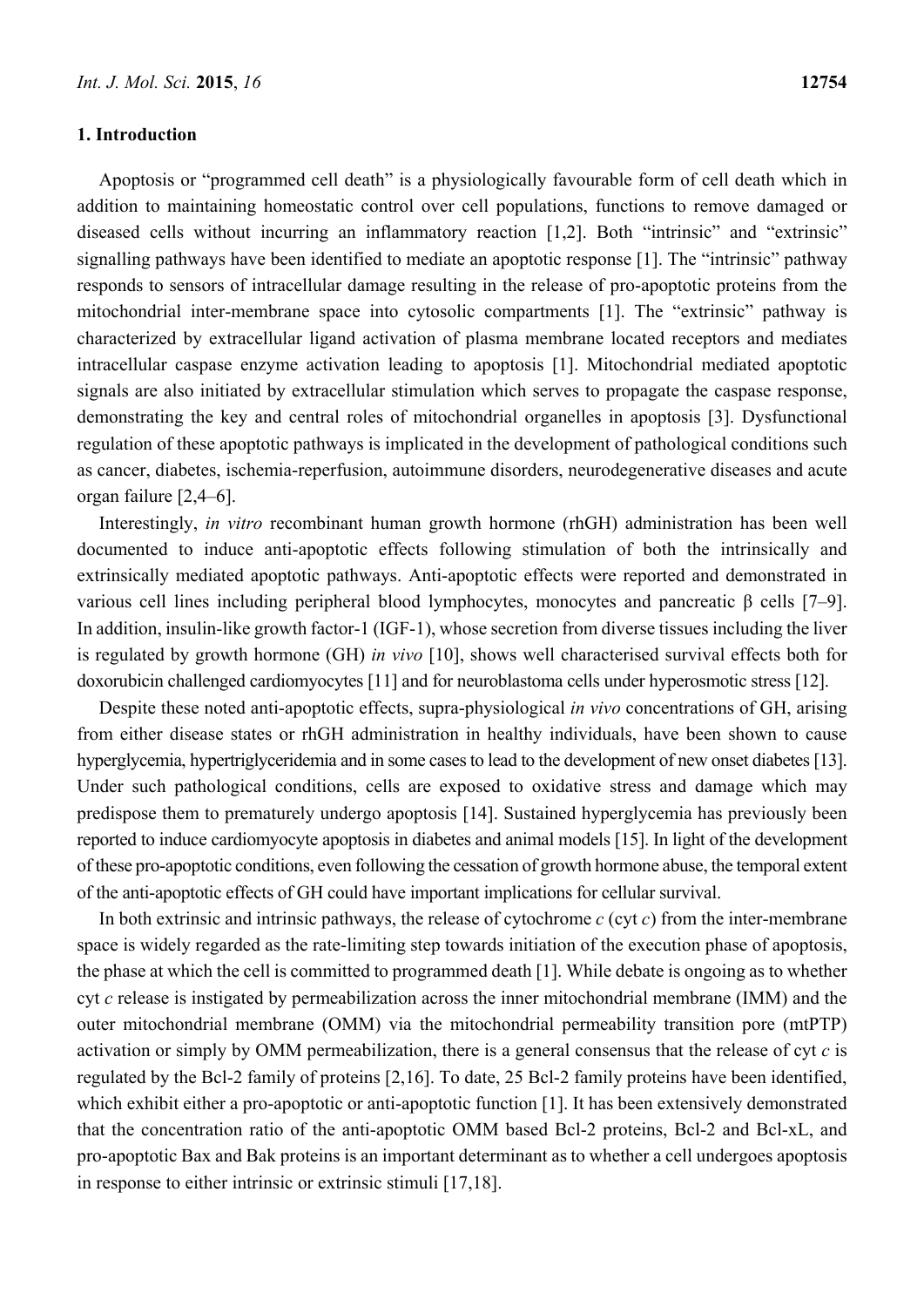Bcl-2 has been demonstrated to inhibit a wide array of apoptotic agents. Up-regulation of Bcl-2 gene expression in neural cells has been reported to result in decreased levels of intracellular reactive oxygen species (ROS) production, in addition to increased resistance to both mitochondrial dysfunction and cell death induced by oxidative stress [1]. The prevention of apoptosis upon death-receptor activation by GH administration in peripheral blood mononuclear cells (PBMCs) *in vitro* has been previously associated with increased Bcl-2 expression [7,9,19]. In contrast, over expression of Bak has been widely documented to accelerate the process of apoptosis in both murine and human cultured cell lines [20,21]. Homo-oligomerization of Bak is found to induce cyt *c* release from the mitochondrial inter-membrane space [16,22]. In contrast to cytosolic located Bax, Bak is perennially located within the OMM [16,22], explaining possibly why in single Bax<sup>-/−</sup> knockout mouse embryonic fibroblasts (MEFs), Bak-dependent cells are found to exhibit significantly higher rates of apoptosis compared to Bax-dependent cells in Bak<sup>-/−</sup> MEFs [16]. While synthesis of Bax is found to be significantly decreased in the presence of GH [23], surprisingly the effects of both GH and IGF-1 administration on the level of Bak gene and protein expression have, to date, not been investigated.

The respective down- and up-regulation of these pro- and anti-apoptotic proteins contributes significantly to the survival effects induced by GH and IGF-1. Interestingly, these two hormones have also been shown to induce changes in microRNA (miRNA) molecules in target cells and tissues involved in regulating protein expression [24]. Mature miRNAs are non-coding short single stranded RNA sequences of approximately 18–22 nucleotides in length, known to regulate gene expression post-transcriptionally [25]. Bcl-2 and Bak genes have been experimentally validated as targets for translational down-regulation by miRNAs miR-181a [26–28] and miR-125b [29,30] respectively. In addition to their apoptotic roles, miR-181a has been demonstrated to act as a potent inhibitor of cellular proliferation, while miR-125b has been shown to adversely affect cellular senescence and apoptosis [31,32]. Interestingly, whether or not GH or IGF-1 induces changes in the expression of these specific miRNAs has not been reported to date in the literature.

While miRNAs have predominantly been shown to exert their post-transcriptional influence in the cytosol, recently several studies have demonstrated the localisation of miRNA compartmentalised in mitochondria [33–37]. Interestingly, the level of expression of these mitochondrial-associated miRNAs (mito-miRNAs) has been shown to be independent of the total cellular miRNA expression profile [33,34]. Surprisingly, Kren *et al.* [34] have demonstrated that the mito-miRNA pool isolated from rat liver-derived mitochondria was not predicted to regulate any nuclear derived mRNA transcripts coding for mitochondrial located proteins. While the significance of these findings has yet to be elucidated, it has been speculated that mitochondria may serve as a miRNA reservoir [34]. Furthermore, the trafficking of these short nucleotide sequences between the mitochondrial compartment and the cytosol is thought to be under the regulation of cytosol located mRNA-processing bodies (P-bodies) [35]. It has been suggested that the storage and subsequent release of selective miRNA from mitochondria may act as a mechanism of intracellular signalling, exerting control over cellular processes such as apoptosis, proliferation and differentiation [33,34]. Indeed, the predicted gene-targets of some miRNA identified to be localized to mitochondria are consistent with those found to be down-regulated at the onset of cell death [34]. Furthermore, disruption of mitochondrial function has been reported to precede translational inhibition taking part in the apoptotic process [34]. Considering the known anti-apoptotic effects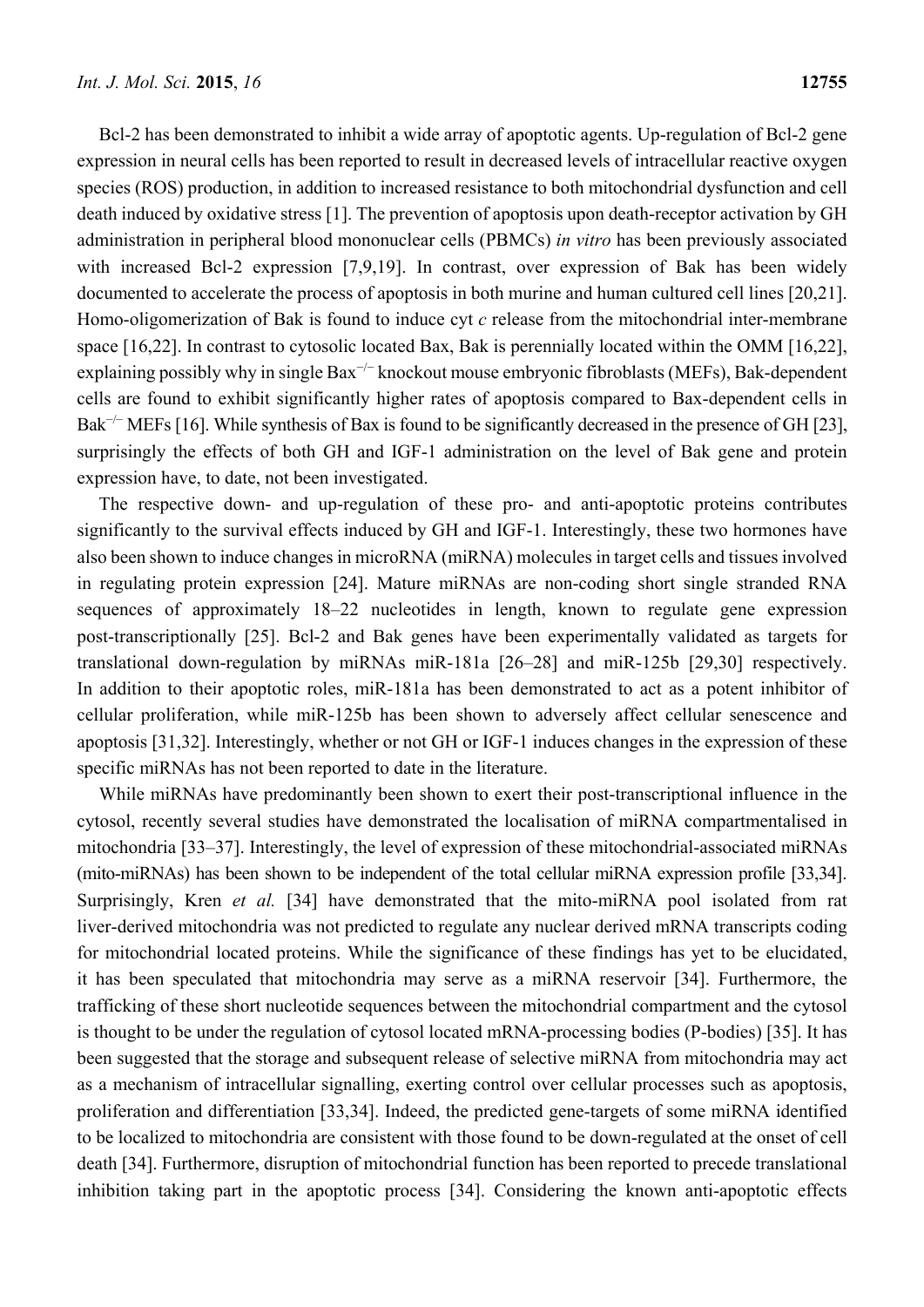exhibited by rhGH administration, it is possible such anti-apoptotic roles might be mediated in part by mito-miRNAs.

The purpose of this study is to determine the effects on the regulation and expression of pro- and anti-apoptotic Bcl-2 family proteins in PBMCs following the cessation of a seven day programme of rhGH administration in healthy trained male subjects for a period of three weeks. Evaluation of Bcl-2 and Bak expression was determined for transcriptomic mRNA and translational protein levels from mitochondrial fractions. In addition, cytosolic expressions of miR-181a and miR-125b were determined to identify possible effects on their respective Bcl-2 and Bak target mRNA and protein expressions. As both miR-181a and miR-125b have previously been found to be significantly expressed in isolated mitochondria from human skeletal primary muscular cells [36], the present study therefore aimed at determining whether these two miRNAs were present in isolated mitochondria from the subjects PBMCs. Correlation analysis was performed to assess the possible relative contribution of rhGH induced expression of mito-miRNAs with Bcl-2 and BAK protein/mRNA levels. We hypothesized that the anti-apoptotic role of GH might be mediated through the activation of an intracellular signalling cascade implicating mito-miRNA recruitment and action.

# **2. Results**

## *2.1. Bak/Bcl-2 Protein Concentrations*

The pre-treatment measurements of Bak protein concentrations from mitochondrial fractions in rhGH and placebo groups were not significantly different from each other (Figure 1A). Interestingly, Bak protein concentrations were found to be significantly decreased in rhGH treated samples compared to placebo treated samples for measurements taken 1 day (mean difference  $\pm$  SEM, 95% confidence intervals, *p*-values: −1.88 ± 0.75 μg/L, −3.66 to −0.99 μg/L, *p* ≤ 0.05) and eight days (−2.16 ± 0.91 μg/L, −4.32 to −0.09 μg/L, *p* ≤ 0.05) post-treatment. However, no significant differences were observed between treatment groups at 15 and 22 days post-treatment. No significant differences were observed in Bcl-2 protein concentrations from mitochondrial fractions between rhGH and placebo treated groups at any time point measured (24 h pre-treatment; 1, 8, 15 and 22 days post treatment) (Figure 1B). Cytosolic Bak and Bcl-2 protein concentrations were also analyzed but were found to fall below the detection limit of both assays and subsequently are not reported in this manuscript.



**Figure 1.** *Cont*.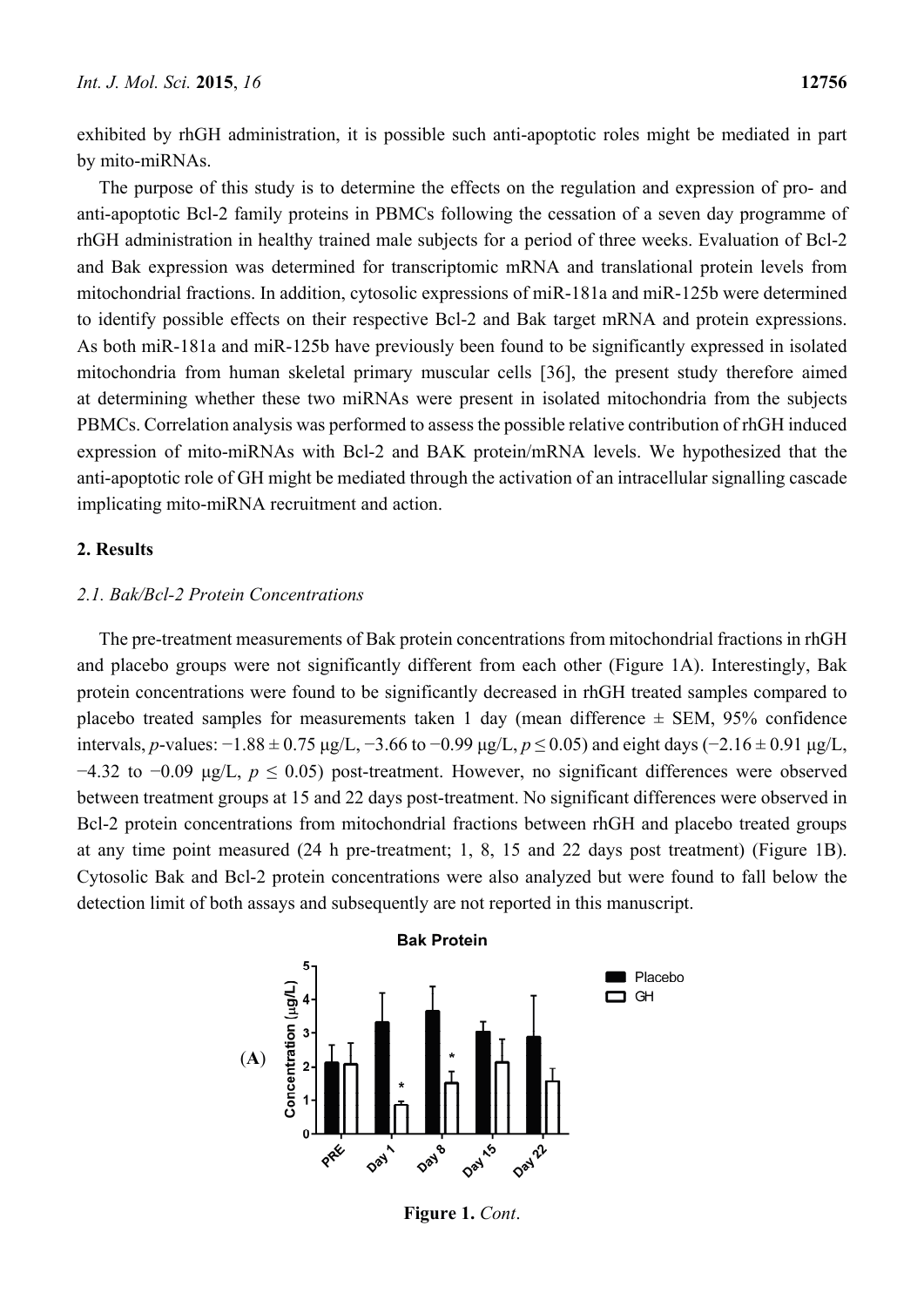



**Figure 1.** (**A**) Protein concentrations of Bak from peripheral blood mononuclear cell (PBMC) mitochondrial extracts in recombinant human growth hormone (rhGH) treated compared to placebo treated samples; (**B**) Protein concentrations of Bcl-2 from PBMC mitochondrial extracts in rhGH treated compared to placebo treated samples. ( $\ast$   $p$  < 0.05 compared to placebo).

# *2.2. Bak/Bcl-2 mRNA Expression*

Seven days of administration of rhGH (1 mg per day) was not found to exhibit any significant effect on Bak mRNA differences in expression from baseline levels for any measured time period (1, 8, 15 and 22 days following cessation of the treatment program) compared to placebo treated controls (Figure 2A). Similarly, rhGH treated samples were not found to have any significant effect on Bcl-2 mRNA changes in expression from baseline levels in comparison to placebo treated samples at any time point analysed post treatment (Figure 2B).



**Figure 2.** *Cont*.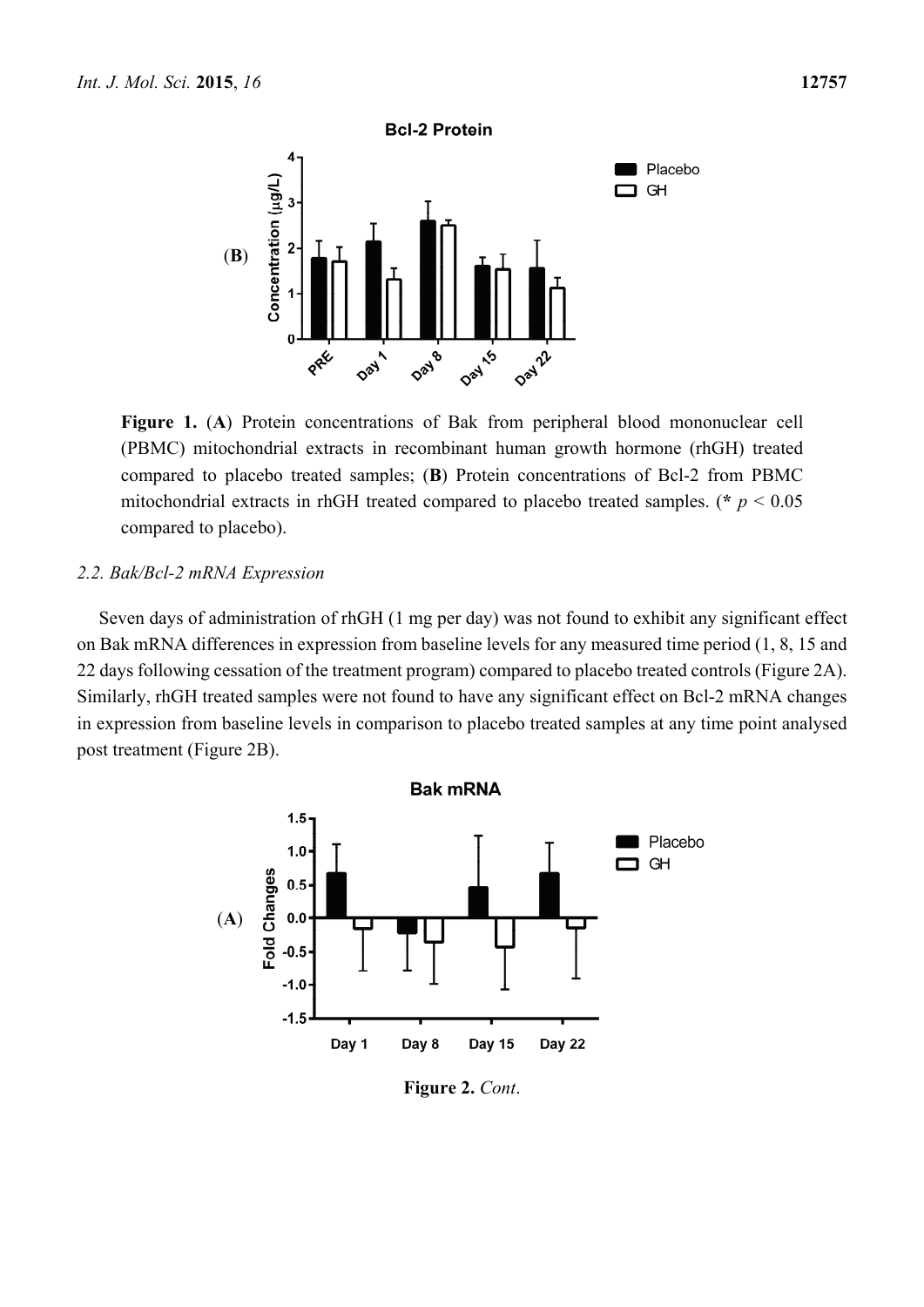

**Figure 2.** (**A**) Changes from baseline measurements in the expression of Bak mRNA levels from PBMCs in rhGH treated compared to placebo treated samples; (**B**) Changes from baseline measurements in the expression of Bcl-2 mRNA levels from PBMCs in rhGH treated compared to placebo treated samples.

#### *2.3. miR-125b/miR-181a miRNA Expression*

No significant differences were observed in the level of expression of miR-125b from cellular lysate at any time point compared to baseline measurements between rhGH and placebo treated groups (Figure 3A). In addition, expression changes from baseline measurements for miR-181a from cellular lysate were not found to be significantly different between rhGH and placebo treated groups for any of the post-treatment time points (Figure 3B). The change in fold expression of miR-125b in mitochondrial fractions from baseline values was found to be significantly decreased in rhGH treated samples compared to placebo treated controls ( $-2.86 \pm 0.74$ ,  $-4.61$  to  $-1.11$ ,  $p \le 0.05$ ) at 8 days post-treatment (Figure 3C). However no significant differences were observed between the treatment groups at 1, 15 or 22 days post-treatment. No significant differences were observed in the level of expression of miR-181a from mitochondrial fractions at any time point compared to baseline measurements between rhGH and placebo treated groups (Figure 3D).



**Figure 3.** *Cont*.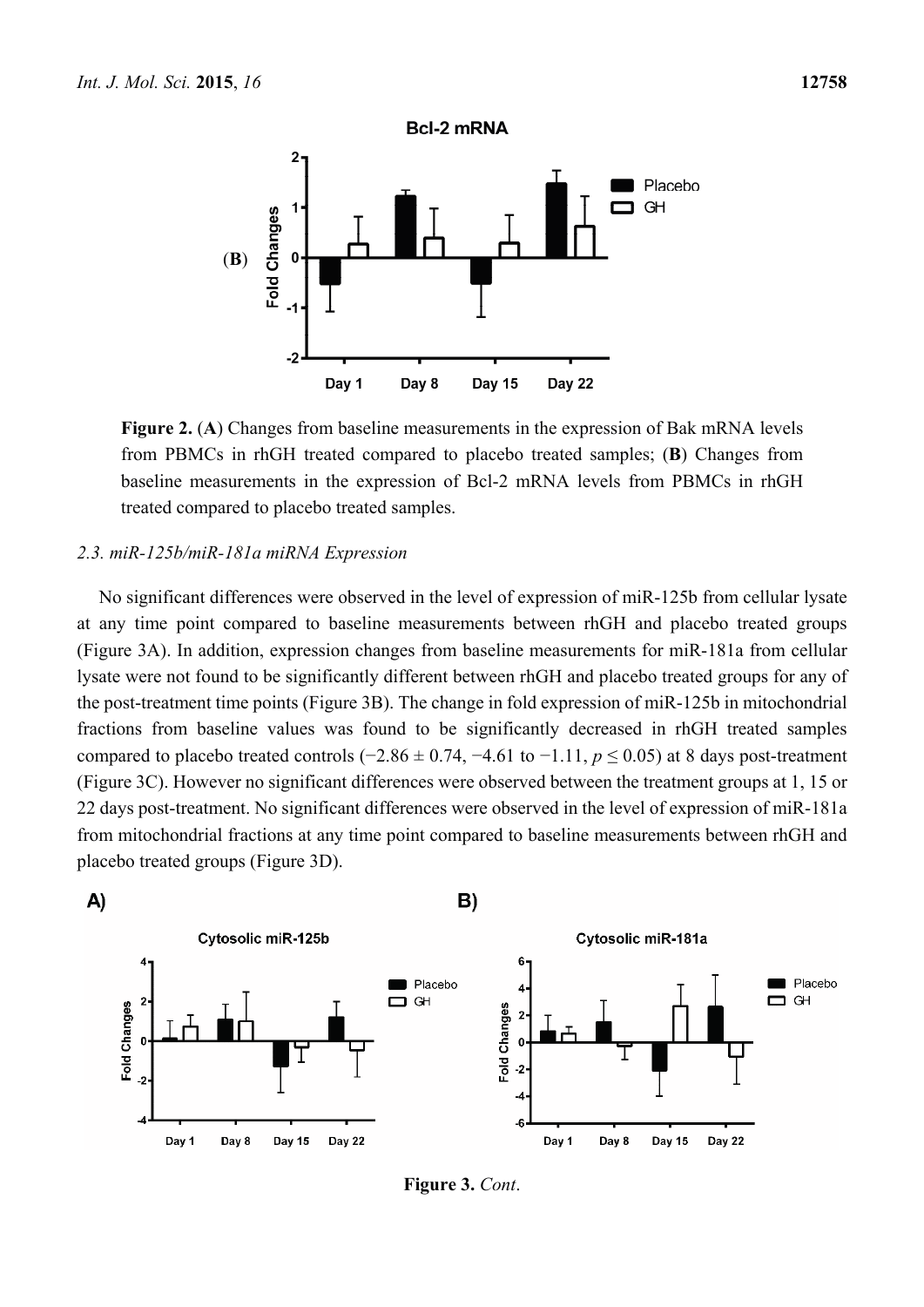



**Figure 3.** (**A**) Changes from baseline measurements in the expression of miR-125b miRNA levels from the cytosol of PBMCs in rhGH treated compared to placebo treated samples; (**B**) Changes from baseline measurements in the expression of miR-181a miRNA levels from the cytosol of PBMCs in rhGH treated compared to placebo treated samples; (**C**) Changes from baseline measurements in the expression of miR-125b miRNA levels from isolated PBMC mitochondria in rhGH treated compared to placebo treated samples; (**D**) Changes from baseline measurements in the expression of miR-181a miRNA levels from isolated PBMC mitochondria in rhGH treated compared to placebo treated samples. (**\*** *p* < 0.05 compared to placebo).

No significant correlation was found for the expression differences from baseline levels between cytosolic miR-125b and either Bak mRNA or protein (Table S1). Similarly, cytosolic miR-181a fold expression changes did not significantly correlate with changes in the expression of either mRNA or protein Bcl-2 levels (Table S1). No significant correlation was found for the fold expression changes from baseline levels between mitochondrial associated miR-125b and either Bak mRNA or protein (Table S2). Additionally, mitochondrial associated miR-181a fold expression changes did not significantly correlate with changes in the expression of either mRNA or protein Bcl-2 levels (Table S2).

## **3. Discussion**

Here we report, for the first time, significantly decreased protein concentrations of the pro-apoptotic Bcl-2 family member Bak in isolated PBMC mitochondria following rhGH administration. These decreases were observed at one and eight days post-treatment compared to placebo treated controls. While the level of expression of Bcl-2 plays an important role in determining whether or not a cell will undergo apoptosis, Zong *et al.* [38] demonstrated that the suppression of anti-apoptotic Bcl-2 family proteins was not sufficient to induce apoptosis in the absence of Bak and Bax. Indeed, considerable evidence exists to indicate that mitochondrial initiation of apoptosis is mediated via either a Bax or a Bak dependent pathway [38,39]. In addition to this, the Bak protein has been found to be a more potent inducer of cell death than Bax and it has been demonstrated that over expression of the Bak gene induces high levels of apoptosis regardless of the level of the anti-apoptotic Bcl-2 proteins (Bcl-2 and Bcl-xL) [16,21]. While it is well established that both GH and IGF-1 exert a significant down-regulation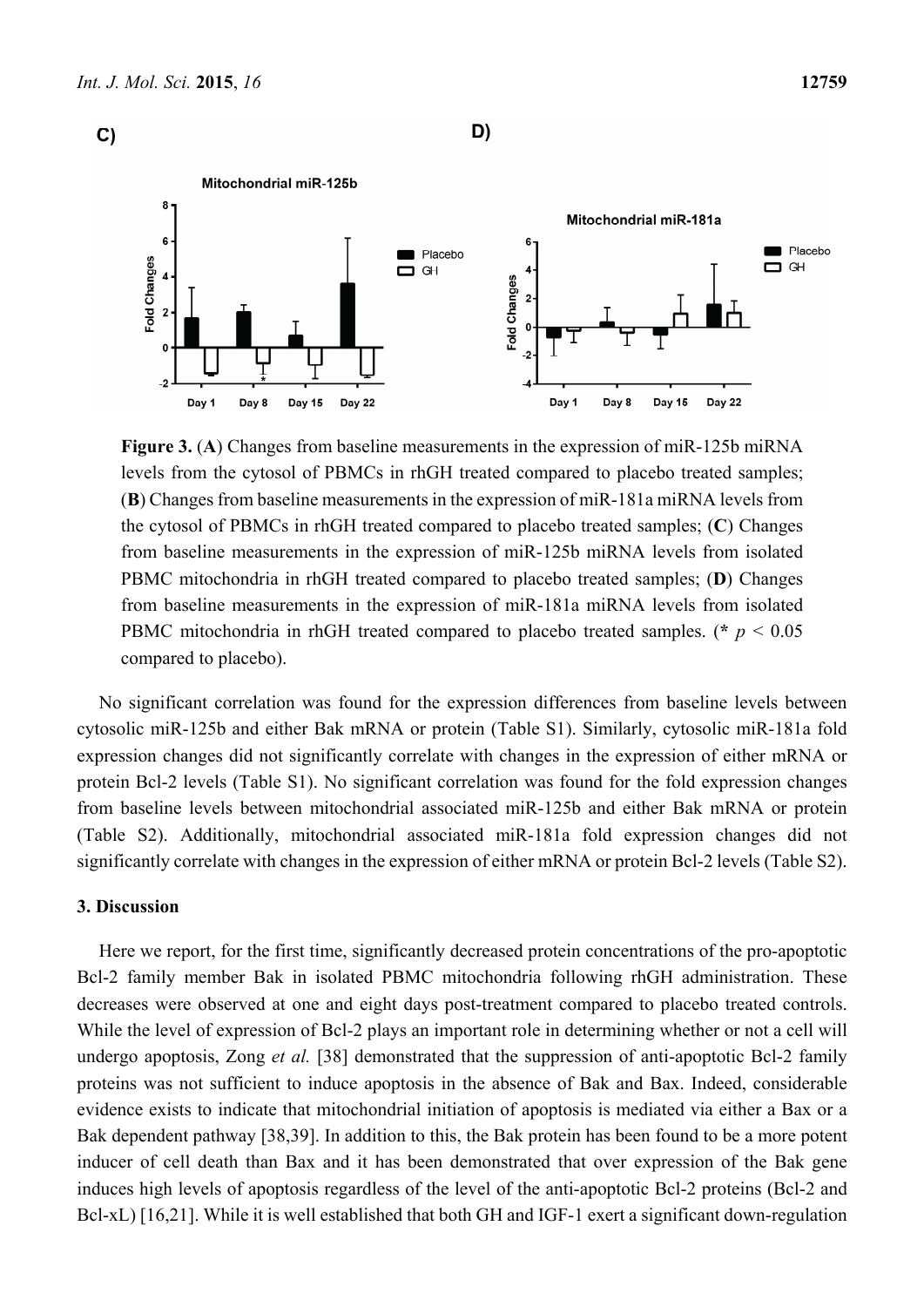of the level of expression of the Bax gene [11,23], to our knowledge the effect of GH on Bak gene expression has not been demonstrated previously. In addition, conclusive evidence linking the effects of IGF-1 to Bak regulation has not been reported. Although Khan *et al.* [40] found that Bak protein expression was significantly down-regulated in mesenchymal stem cells (MSCs) following only one hour incubation in the presence of IGF-1 (50 ng/mL), this treatment was administered in combination with the survival factor, fibroblast growth factor-2 (FGF-2) (50 ng/mL). Thus, any effect witnessed on the regulation of Bak protein levels in that study could not solely be attributed to the actions of IGF-1. In addition, while Cui *et al.* [41] observed that *in vitro* administration of IGF-1 (100 ng/mL) significantly decreased the ratio of Bak to Bcl-xL mRNA expression in porcine parthenotes, they failed to report the quantitative level of expression of these genes. Therefore, considering that IGF-1 is a proven up-regulator of Bcl-xl expression [11,12], to what extent the hormone exerted an effect on Bak expression is unclear from their observations.

While rhGH was found in the present study to significantly decrease Bak protein levels at one and eight days post-treatment, no significant differences were observed in protein concentrations after either 15 or 22 days following the cessation of treatment. These results could have important implications in light of the considerable evidence for the association between chronic excesses in GH concentrations and apoptosis. Indeed, a recent publication from our laboratory [42] has demonstrated that while rhGH administration at physiological concentrations of up to 10 μg/L significantly decreases mitochondrial superoxide production, a well-known mediator of intracellular apoptotic signalling [43], this effect was not evident at higher concentrations. In addition to the observed metabolic alterations resulting from chronic elevations in GH and IGF-1 concentrations which can lead to the development pro-apoptotic conditions *in vivo* [13,14], case studies have reported that a prolonged history of rhGH abuse can lead to the development of cardiomyopathy and heart failure [44,45], conditions which are associated with deregulated apoptosis [46]. Significant increases in cardiomyocyte apoptosis has been reported in myocardial biopsies from patients with acromegaly, apparently contributing to cell loss and functional abnormalities in acromegalic cardiomyopathy [46,47]. Indeed, the degree of cardiac apoptosis was found to exhibit a significant positive relationship with both serum IGF-1 concentrations and the reported duration of acromegalic disease [47]. In light of these observations, the finding that the anti-apoptotic effects exerted by rhGH on Bak protein levels does not persist, at least up until 15 days following the cessation of treatment could have significant health consequences for individuals who are administering rhGH at supra-physiological concentrations.

Bak mRNA was observed to be down-regulated following rhGH administration at all time-points compared to placebo treated controls. However unlike the decrease in Bak protein concentrations these results were not found to be significant. Our results at the transcriptomic and proteomic level for Bak therefore show a "mismatch" of expression. However, it has been experimentally validated that multiple miRNAs can target the same mRNA target, suggesting it is likely that there are a number of miRNAs expressed within a cell at any given time that will determine the overall change in the expression and function of specific genes [28,48]. For instance, in addition to miR-125b, Bak mRNA is also known to be directly targeted by miR-125a, miR-26a and miR-29b [49–51]. MiR-125b has been shown to significantly decrease Bak mRNA inducing mRNA degradation [30], however not all miRNAs function in this manner. Indeed, certain miRNAs simply act to repress gene translation, leaving the mRNA molecule intact [25,29]. Several studies have observed protein silencing by miRNA with or without a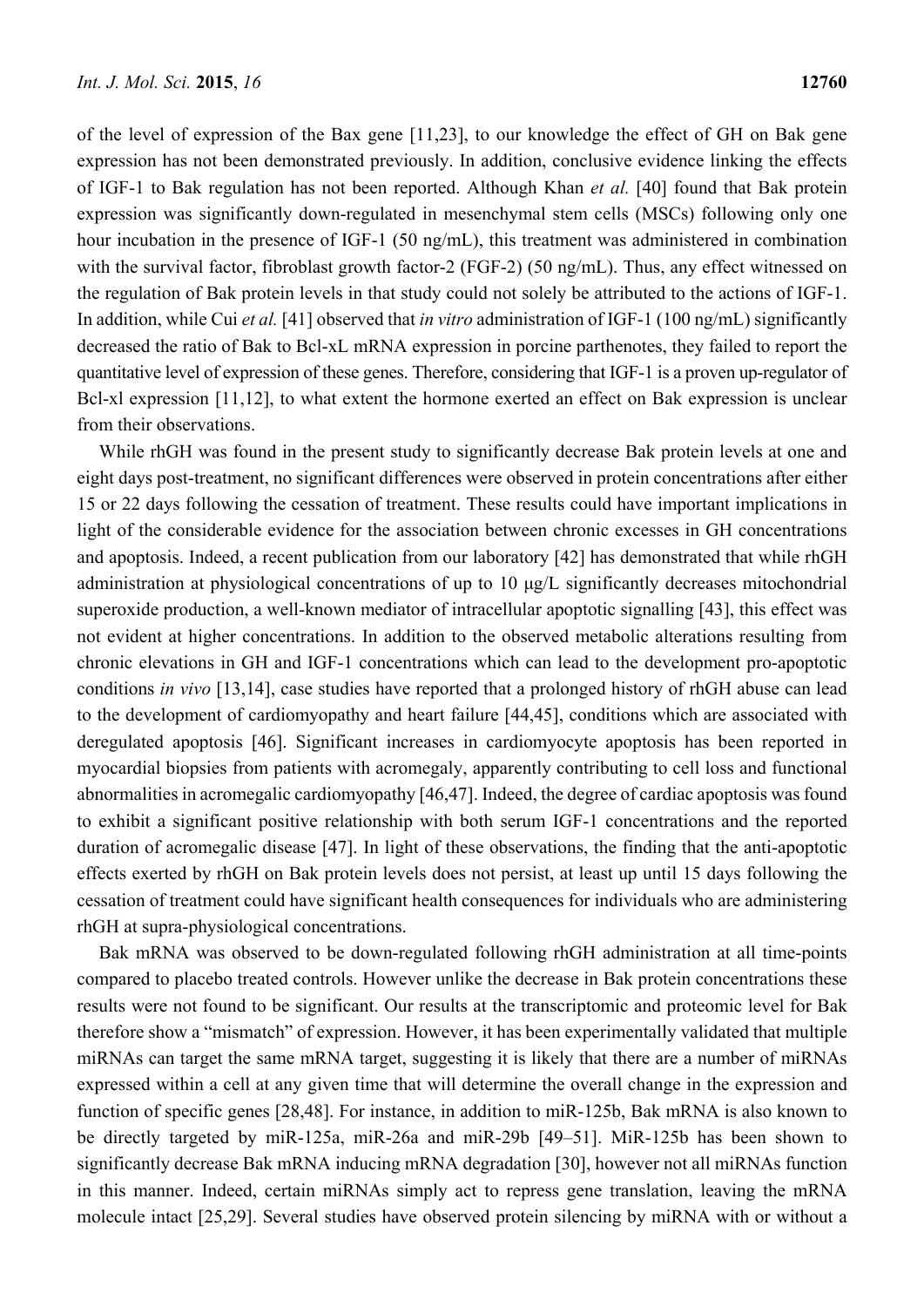change of mRNA levels [52–54]. Thus, it is possible that the dual effect of mRNA degradation and translational inhibition, resulting from a combinational targeting of multiple miRNAs on Bak mRNA, may be responsible for the significant changes observed in Bak protein concentrations following rhGH administration.

Considering the effect of rhGH on Bak protein concentrations, it is surprising that the level of expression of miR-125b in cellular lysate was not found to be significantly affected by rhGH treatment compared to placebo treated controls. In addition, miR-125b expression levels were not correlated with either Bak mRNA or protein expressions in both treatment groups. These results would suggest that GH does not exert its effects on the level of expression of Bak through the regulation of miR-125b, possibly indicating that other miRNAs known to target Bak mRNA may play a role [49–51]. Indeed it should be noted that several other sources of modulation could ultimately be responsible for the changes observed in Bak protein concentrations. These modulations can occur at different levels of the regulation of gene expression and may include changes in transcriptional initiation by means of transcription factor and co-regulator proteins [55]; post-transcriptional modulation such as regulation of mRNA decay by the means of RNA-binding proteins [56]; and translational regulation controls by mechanisms implicating the eukaryotic translation initiation factor activation upon phosphorylation [57].

However, evidence strongly suggests that the control of mRNA expression by miRNA is combinatorial, meaning that it is not a one miRNA to one mRNA interaction but rather a combination of multiple miRNAs targeting the same mRNA that determines the level of translational regulation [28,48]. The combinational effect of multiple miRNAs targeting a specific mRNA could have a considerably higher biological significance than an individual miRNA targeting the same mRNA [48]. Thus, the expression of miR-125b may not, on its own, be considered sufficient to induce the observed decreases in Bak protein concentrations. However, miR-125b acting in combination with other miRNAs may contribute to a significant down-regulation of Bak protein expression.

An alternative explanation is that rhGH induced significant increases in miR-125b levels early in the treatment program and that these elevations in expression had subsided at the post-treatment time points analysed. It has been reported that the concentration of an individual miRNA relative to its mRNA targets is likely to be more important to mediating its biological effects than its absolute copy number [27]. In addition, although miRNAs are generally assumed to have a very long half-life, corresponding to many hours or even days, such a slow turnover may not be a universal feature of miRNAs since they often play a role in rapid developmental transitions which require a more active miRNA metabolism [58]. While miR-125b was reported to have a half-life of 225 h ( $\sim$ 9 days) in mouse embryonic fibroblasts, the same miRNA was reported to exhibit rapid turnover  $(4–6 h)$  following lipopolysaccharide (LPS) stimulation in murine phagocytes and human dendritic cell lines [59–61]. Thus, it is plausible that rhGH induced significant increases in the expression of miR-125b early in the treatment program which, as a result of increased turnover, were subsequently down-regulated relative to decreases in Bak protein concentrations.

In the present study, expression levels of Bcl-2 mRNA and protein in PBMCs were not found to be significantly affected by rhGH administration. While this finding was unexpected, Bcl-2 protein concentrations have previously been found to remain unaffected in animal based trials following GH administration *in vivo* [23,62]. Cuesta *et al.* [23] examined the effects of four weeks rhGH treatment, administered subcutaneously at a dosage of 2 mg/kg/day, on the regulation of Bcl-2 family proteins in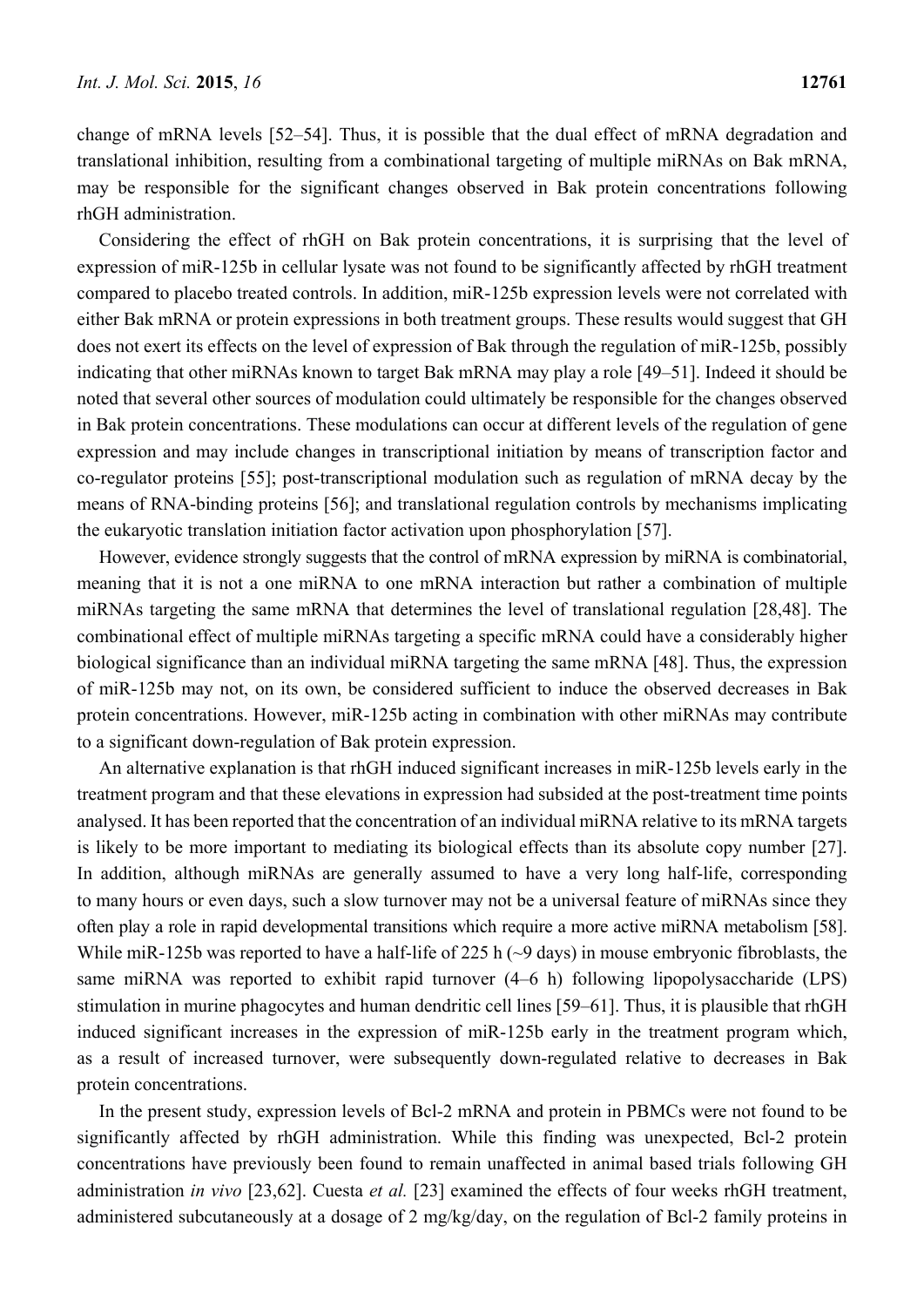senescence-accelerated mice (SAM), a murine model of accelerated aging. While they reported that the ratio between anti-apoptotic (Bcl-2) and pro-apoptotic (Bax and Bad) proteins was significantly enhanced following GH administration, this was attributed to a decrease in the expression of pro-apoptotic protein levels as the expression of Bcl-2 was found to be unaffected. Liang *et al.* [62] investigated, *in vivo,* the effect of six days rhGH treatment on a human gastric cancer cell line (BGC823 cells) following their inoculation to induce tumor xenografts in nude mice. They reported that the level of Bcl-2 protein expression in xenograft tumors was not significantly different between mice treated with rhGH (2 International Units (IU) per kg per day) and saline administered controls.

MiR-181a is one of several miRNAs that directly target and repress translation of Bcl-2 [26,28]. Considering no rhGH mediated effect on the Bcl-2 level of expression was observed in the current study, it is not surprising that no significant difference was observed in miR-181a expression in cellular lysate in both rhGH and placebo treated subjects. In addition, miR-181a expression levels were not correlated with either Bcl-2 mRNA or protein expressions in both treatment groups.

The presence of four miRNAs have been identified in isolated mitochondria in the present study, adding PBMCs to the short list of cell types that have been found to contain mito-miRNA [33,34,36,37]. To date, miRNAs have been specifically associated with mitochondria isolated from rat liver [34], mouse liver [33], human HeLa epithelial cells [37] and human skeletal muscle cells [36]. In addition to miR-181a and miR-125b, the two miRNAs tested as endogenous references, miR-24 and miR-92 were found to be mitochondrially located. While miR-181a, miR-125b and miR-24 have all previously been documented in isolated mitochondria from human skeletal muscular cells [36], to our knowledge this is the first time that miR-92 has been shown to be localised to in mitochondria.

No significant correlations were found to exist between miR-181a or miR-125b expression levels in mitochondrial fractions and their respective mRNA targets in either treatment group. As miR-181a and miR-125b have been experimentally validated to target Bcl-2 [26–28] and Bak [29,30] respectively, that no association was detected between their expression profiles is likely a reflection of the small sample size utilized in the present study. Expression levels of miR-181a from mitochondrial fractions were not found to be significantly affected in rhGH treated subjects compared to placebo treated controls. However miR-125b was observed to be down-regulated in isolated mitochondria following rhGH administration at all time-points measured. Furthermore, this down-regulation was found to be significant at eight days post-treatment in comparison with the placebo group. Thus, the results from this study suggest that rhGH may exert a regulatory effect on the expression levels of at least some mito-miRNAs. However, identifying what the significance of this rhGH induced effect may be and how its regulation is mediated remain important issues which must be addressed.

It has been hypothesized that post-transcriptional regulation via mito-miRNAs might provide a sensitive and rapid mechanism to fine tune the level of protein expression from the mitochondrial genome in response to changes in cellular metabolic demands [37]. Indeed, miRNAs identified in isolated mitochondria from HeLa cells have been predicted *in-silico* to target mitochondrial RNA [37]. In addition, argonaute 2 (AGO2), the principal active protein of the cytoplasmic miRNA incorporated RNA-induced silencing complex (miRISC), has been found in several studies [33,36,37] to be present in isolated mitochondrial fractions. GH mediated signalling pathways have been demonstrated to directly target mitochondria, exerting regulatory control over the activity of electron transport chain (ETC) complexes and the rate of ATP synthesis [63,64]. Thus, it is possible that rhGH induces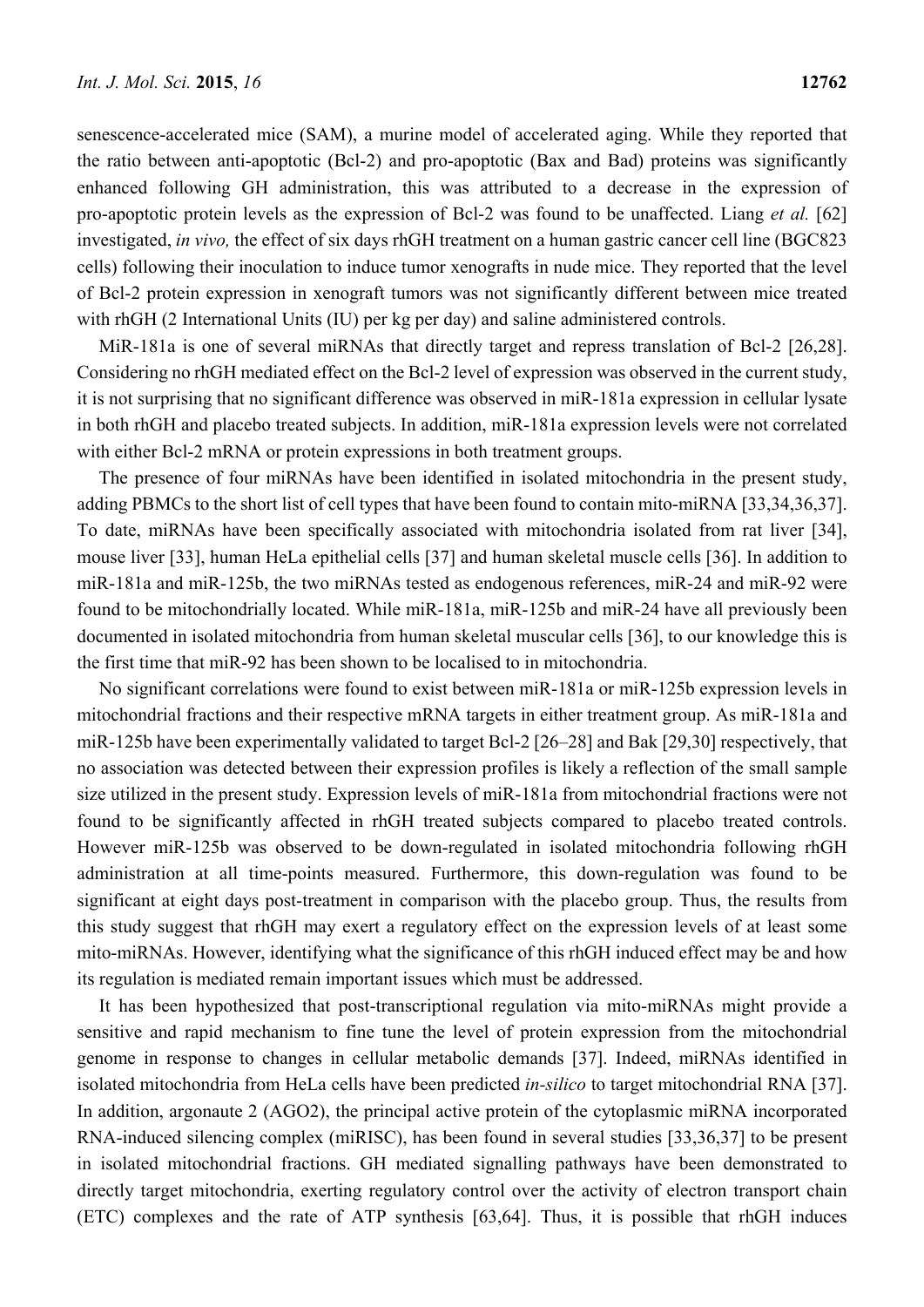changes in mitochondrial function through mito-miRNA regulated changes in the expression of mitochondrial proteins.

Another hypothesis is that mitochondria serve as a storage site for miRNAs [34,35,65]. Both Kren *et al.* [34] and Barrey *et al.* [36] identified mito-miRNAs which exhibited no obvious mitochondrial mRNA targets, nor were they found to be complementary to nuclear mRNAs encoding mitochondrial proteins. In addition, all mito-miRNAs identified to date have predicted cytoplasmic protein targets with many of these found to be involved in the regulation of cellular processes such as apoptosis, proliferation and differentiation [33,34,65]. Thus, it is conceivable that a select group of miRNAs are sequestered into mitochondria for storage and that their signal mediated release into the cytoplasm mediates an additional level of control over cellular processes [34].

It has been proposed that mito-miRNAs released into the cytoplasm are trafficked into P-bodies, cytoplasmic granules involved in mRNA degradation that also contain the necessary machinery for translational inhibition [65,66]. In fact, it has been reported that P-bodies establish frequent and prolonged contacts with mitochondria [65,66]. Huang *et al.* [66] observed that 50%–70% of P-bodies were found to associate with mitochondria in established human cell lines, indicating that their interaction is not the result of a random association. In addition, the association between mitochondria and P-bodies is reported to be dynamic, with fluorescence microscopy imaging showing that more than 80% of P-bodies establish a link with mitochondria at least once within a three minute interval, with a median duration of eighteen seconds [65,66]. Whether this transient association involves the binding of P-body proteins to proteins on the surface of the OMM remains to be determined, however the proximity between the two organelles does make possible the exchange of metabolites, RNAs and proteins [65]. Furthermore, experimental evidence has arisen to suggest that cytosolic ribosomes bound to mitochondria may control a co-translational import process for at least some nuclear encoded mitochondrial transcripts and it is plausible that mitochondrial P-body interactions allows for regulation of these membrane bound mRNAs [66–68]. In the present study, the pre-treatment of isolated mitochondria with RNase indicates that all identified mito-miRNAs are located within the organelle as those associated with membrane bound P-bodies and ribosomes would have been destroyed. Thus, in order to determine whether mito-miRNAs are released from mitochondrial storage and subsequently associate with membrane bound granules, further studies incorporating the analysis of both RNase treated and untreated mitochondrial fractions are warranted.

In summary, the present study observed significant decreases in Bak protein concentrations following rhGH administration which could not be solely attributed to changes in the expression of miR-125b. However, that difference in Bak levels did not persist past eight days post-treatment. In light of the noted association between chronic excesses in GH concentrations and apoptosis, these findings could have implications that are detrimental to the health of any individual taking rhGH at supra-physiological concentrations for performance enhancing purposes. In addition, our results suggest that rhGH may exert an effect on the expression of at least one of the mito-miRNAs investigated, although how this effect is mediated remains to be determined. The data presented in this pilot study points towards the existence of GH induced anti-apoptotic effects which may in part be mediated via changes in the expression of mito-miRNAs. These preliminary and interesting observations warrant further investigation.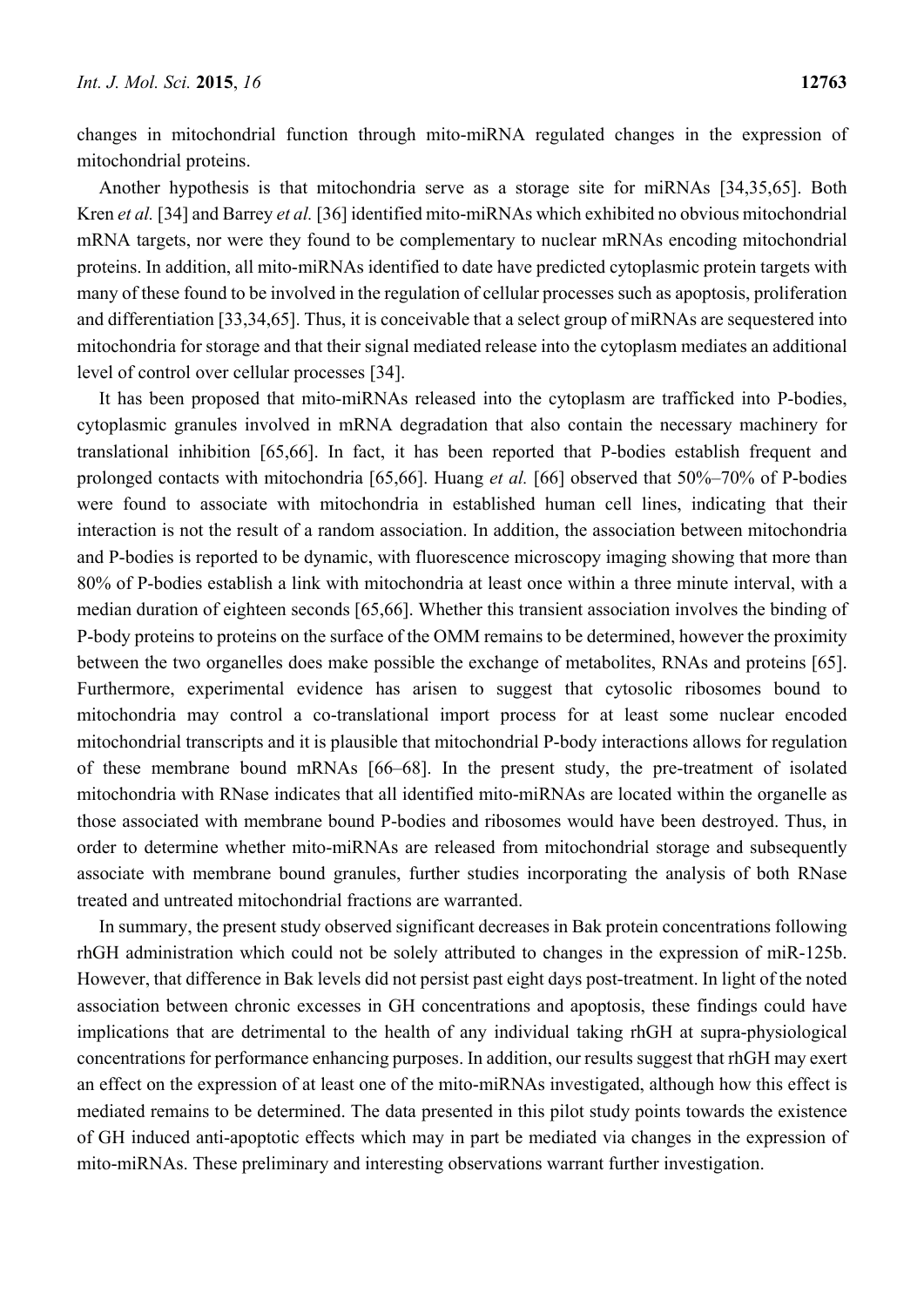# **4. Experimental Section**

# *4.1. Subjects*

Ten healthy resistance trained male subjects (mean  $\pm$  SEM: age = 25.40  $\pm$  1.22 years, height =  $1.80 \pm 0.16$  m, body mass =  $78.92 \pm 1.52$  kg, BMI =  $24.32 \pm 0.53$  kg/m<sup>2</sup>) were recruited to participate in the study which was approved by the Bond University Human Research Ethics Committee (BUHREC-RO597 (7 April 2011)). All subjects had both the nature of the study and the associated risks involved explained to them prior to providing written informed consent. Resistance trained was defined as the undertaking of a resistance exercise program, 3–5 days per week for a period of at least 12 months. Exclusion criteria included smoking, the use of therapeutic, recreational or performance enhancing drugs, including anabolic steroids and rhGH, up to 12 months prior to participation in the study, the use of prescription medication, the presence of diabetes, cardiovascular disease, acromegaly or any diagnosed condition which would contra-indicate either participation in resistance exercise or the administration of rhGH.

# *4.2. Reagents Used*

Magnetic-activated cell sorting (MACS) Mitochondrial Isolation kits were purchased from Miltenyi Biotec (Auburn, CA, USA). RNase-free DNase I and Total RNA/Protein purification kits were purchased from Norgen Biotek (Thorold, ON, Canada). Miscript II RT kits, SYBR Green PCR kits and Hs-RNU6-2, Hs-MiR-24, Hs-MiR-92, Hs-MiR-125b and Hs-MiR-181a primer assays were purchased from Qiagen (Donchaster, Australia). Custom primers for Bcl-2, Bak, Glyceraldehyde 3-phosphate dehydrogenase (GAPDH), Hyperparathyroidism 1 (HRPT1) and 18s, as shown in Table 1, were synthesised by Geneworks (Thebarton, Australia). iQ SYBR Green supermix was purchased from Biorad (Hercules, CA, USA). Ribonuclease A and protease inhibitor cocktail were purchased from Sigma Aldrich (St. Louis, MO, USA), while RNasin PLUS RNase inhibitor was purchased from Promega (Madison, WI, USA). Human Bcl-2 platinum ELISA kits and human Bak ELISA kits were purchased from eBiosciences (San Diego, CA, USA) and USCN Life Science Inc. (Wuhan, China) respectively. Pierce bicinchoninic acid (BCA) protein assay kit was purchased from Thermo Scientific (Rockford, IL, USA). RNase/DNase free water and phosphate buffered saline (PBS) (pH 7.4) were purchased from Invitrogen (Carlsbad, CA, USA). Ficoll Paque PLUS was obtained from GE Healthcare (Rydalmere, Australia). Finally, Genotropin was purchased from Pfizer (Sydney, Australia).

|                             | Table 1. Primer sequences used for each mRNA gene product and the corresponding size of |  |  |
|-----------------------------|-----------------------------------------------------------------------------------------|--|--|
| the PCR amplicon generated. |                                                                                         |  |  |

| Gene         | Unigene ID | Forward Sequence $(5'–3')$   | Reverse Sequence (5'-3')   | Amplicon    |
|--------------|------------|------------------------------|----------------------------|-------------|
|              |            |                              |                            | Length (bp) |
| 18S          | 100008588  | TTCGAGGCCCTGTAATTGGA         | GCAGCAACTTTAATATACGCTATTGG | 123         |
| <b>GAPDH</b> | 2597       | CTCTGCTCCTCCTGTTCGAC         | ACCAAATCCGTTGACTCCGAC      | 108         |
| <b>HRPT1</b> | 3278       | GCTGAGGATTTGGAAAGGGTG        | CAGAGGGCTACAATGTGATGG      | 112         |
| $Bcl-2$      | 596        | <b>CATCCAGTACCTTAAGCCCTG</b> | CTCAGACAGAGCCAGTATTGG      | 83          |
| Bak          | 578        | <b>GAGATGGTCACCTTACCTCTG</b> | GCAACATGGTCTGGAACTCTG      | 117         |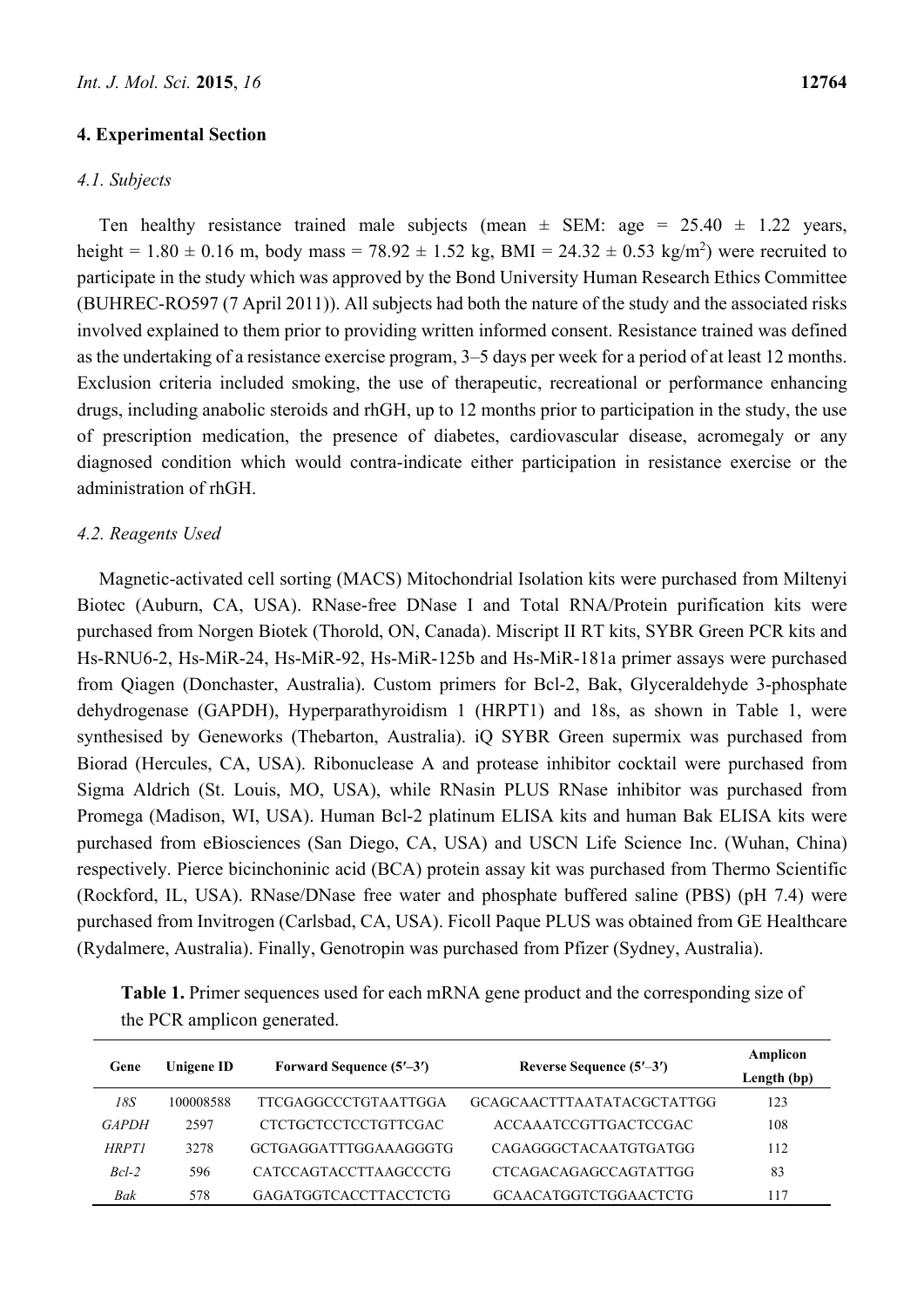## *4.3. Experimental Design*

Subjects were randomly assigned to either a treatment group (rhGH; *n* = 5 years) who received 1 mg (mean  $\pm$  SEM: 12.76  $\pm$  0.49 μg/kg/day) of Genotropin, a recombinant human growth hormone which exhibits a complete sequence homology to the 22 kDa hGH isoform, or a placebo group (P; *n* = 5 years) who were administered with a saline solution (0.9% sodium chloride) for a period of seven consecutive days. Daily injections were administered subcutaneously in a double blind manner. Prior to each injection all participants received a standardized meal (protein shake) followed by a 15 min rest period. Blood samples were collected from each subject 24 h prior to treatment administration as well as 1, 8, 15 and 22 days post-treatment.

## *4.4. Blood Sample Collection and Peripheral Blood Mononuclear Cell (PBMC) Isolation*

Subjects arrived for sample collection in a post-prandial state. Blood samples were taken from subjects resting in a supine position, prior to insertion of a catheter into the antecubital vein with 20 mL of blood being drawn into 10 mL EDTA Vacutainer blood collection tubes (Becton Dickinson Biosciences, San Jose, CA, USA). Collected EDTA blood was diluted in an equal volume of PBS  $(pH = 7.4)$  and layered over Ficoll-Paque PLUS at a ratio of 2:1. Samples were subsequently centrifuged at 450× *g* for 30 min to achieve separation of PBMCs from whole blood.

## *4.5. Mitochondrial Isolation and Cytosolic RNA Decontamination*

Mitochondria were isolated from PBMCs using a magnetic antibody cell sorting method (MACS). Briefly, PBMCs were resuspended in 100 µL cell lysis buffer in the presence of 1 µL of protease inhibitor and homogenised 10 times by passage through a 27 gauge needle. The mitochondria in the cell lysate were subsequently magnetically labelled with microbead conjugated anti-TOM22 antibodies. The antibody labelled cell lysate was then loaded into a column placed in a magnetic field separator. Flow-through cell lysate was kept for later RNA extraction and magnetically labelled mitochondria bound to the column were washed as per manufacturer's instructions. Mitochondria were finally eluted following the removal of the column from the magnetic field. Isolated mitochondria were further pelleted by centrifugation at 13,000× *g* for 2 min at 4 °C and resuspended in 200 µL RNase A solution (Ribonuclease A concentration: 10  $\mu$ g/mL) at 37 °C for one hour to remove any possible residual cytosolic RNA molecules residing outside intact mitochondria. Post RNase incubation, mitochondria were pelleted a second time by centrifugation at  $13,000 \times g$  for 2 min at 4 °C and resuspended in 100 µL mitochondrial storage buffer. RNase activity was stopped by the addition of 5 µL RNasin PLUS.

# *4.6. Total RNA and Protein Extraction from Cytosolic and Mitochondrial Lysates*

Stored isolated mitochondria were pelleted by centrifugation at  $13,000 \times g$  for 2 min at 4 °C, resuspended in 350 µL lysis solution containing high concentrations of chaotropic denaturant, for rapid inactivation of RNases and proteases, and vortexed vigorously to produce a mitochondrial lysate. Meanwhile the collected cell lysate was treated with 2  $\mu$ L RNasin Plus and 1  $\mu$ L protease inhibitor cocktail to protect the cytosolic RNA fraction from degradation. Both cytosolic and mitochondrial lysates were subsequently mixed with isopropanol at a ratio of 2.33:1. Total RNA purification of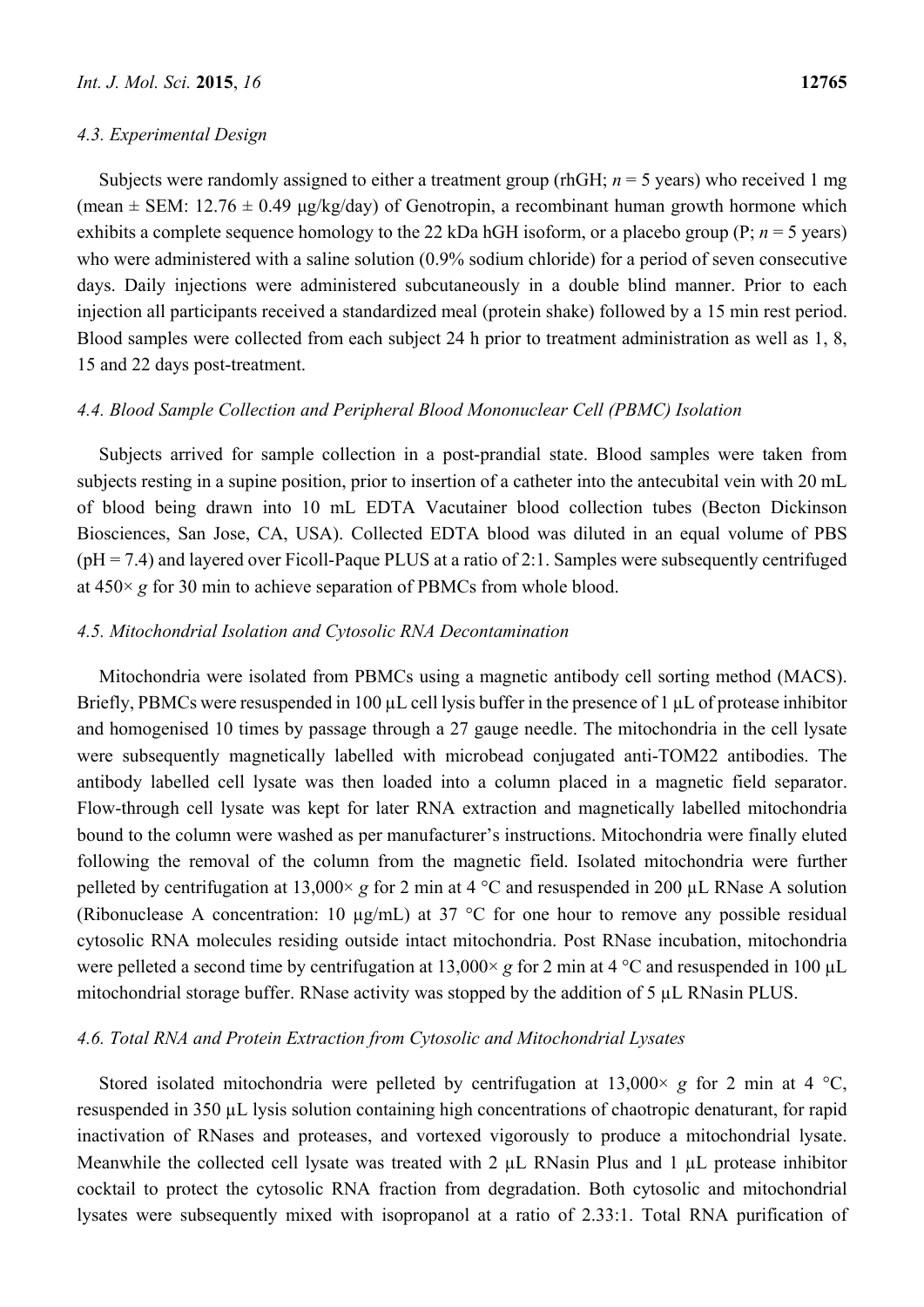cytosolic and mitochondrial lysates was performed by spin column chromatography using a proprietary silicon carbide (SiC) resin (Norgen Biotek Corporation, Thorold, ON, Canada). The flowthrough from mitochondrial lysate was retained and stored at −80 °C for later analysis of mitochondrial proteins. Samples were subsequently treated with RNase free-DNase I for 15 min for the removal of all traces of residual DNA from columns prior to column washing and elution of purified RNA as per manufacturer's instructions. Finally, total cytosolic and mitochondrial RNA was quantified on a spectrophotometer (Nanodrop 1000, Thermo Scientific).

# *4.7. cDNA Synthesis from Cytosolic and Mitochondrial RNA*

Reverse transcription of total RNA into cDNA was performed using the miScript II RT kit from Qiagen. Mitochondrial and cytosolic RNA were transcribed separately with 12 µL of purified RNA being used in each 20 µL reaction volume. The miScript HiFlex Buffer was used for cDNA synthesis which was used as a template for real-time PCR (RT-PCR) gene expression analysis and quantitation of both miRNA and mRNA. Mature miRNAs were polyadenylated by poly (A) polymerase and reverse transcribed into cDNA using modified common oligo-dT primers as these primer sequences hold a 3′ degenerate "anchor" and a universal tag sequence on the 5′ end which allowed for amplification of mature miRNA by RT-PCR. All non-miRNA RNA types were converted into cDNA using usual oligo-dT and random primers. These samples were reverse transcribed at 37 °C for 60 min prior to being heated at 95 °C for 5 min for inactivation of miScript reverse transcriptase enzyme.

# *4.8. Real-Time Polymerase Chain Reaction (RT-PCR) Analysis*

RT-PCR assays were performed using a Corbett Rotor-gene 6000 (Qiagen). For relative quantification of mRNA gene expression, lysate-derived cDNA was mixed with iQ SYBR Green supermix (Biorad) and various sets of gene specific primers in a 25  $\mu$ L reaction volume. The forward and reverse sequences of the primers used for each gene product are listed in Table 1. After confirming comparative PCR efficiency with experimental primers, GAPDH was used as an endogenous reference gene for normalisation of target mRNA expression. RT-PCR reactions were conducted at 94 °C for 12 min, followed by 40 cycles at 94 °C for 30 s, 59 °C for 30 s and 72 °C for 30 s.

For relative quantification of miRNA expression, both lysate and mitochondrially derived cDNA were mixed with Quantitect SYBR Green PCR master mix and miScript universal reverse primer (Qiagen) in combination with target-specific miScript forward primers in a 20 µL reaction volume as per manufacturer's instructions. The predesigned forward primers, purchased from Qiagen, were as follows: Hs-RNU6-2 (Cat No: MS00033740), Hs-MiR-24 (Cat No: MS00006552), Hs-MiR-92 (Cat No: MS00006594), Hs-MiR-125b (Cat No: MS00006629) and Hs-MiR-181a (MS00008827). Amplicon lengths of 85–87 bp were expected for all mature miRNA PCR products. RNU6-2 served as an endogenous reference miRNA for normalisation of target lysate-derived miRNA expression. Concentrations of mitochondrial derived cDNA from five samples were normalised against sample mitochondrial protein concentrations. These samples were subsequently analysed by RT-PCR as described for determination of the most appropriate endogenous control miRNA for normalisation of target mitochondrial miRNA expression. Among three possible candidates (RNU6-2 [69], Hs-MiR-24 [70] and Hs-MiR-92 [71]), MiR-92 was found to be the most stably expressed. RT-PCR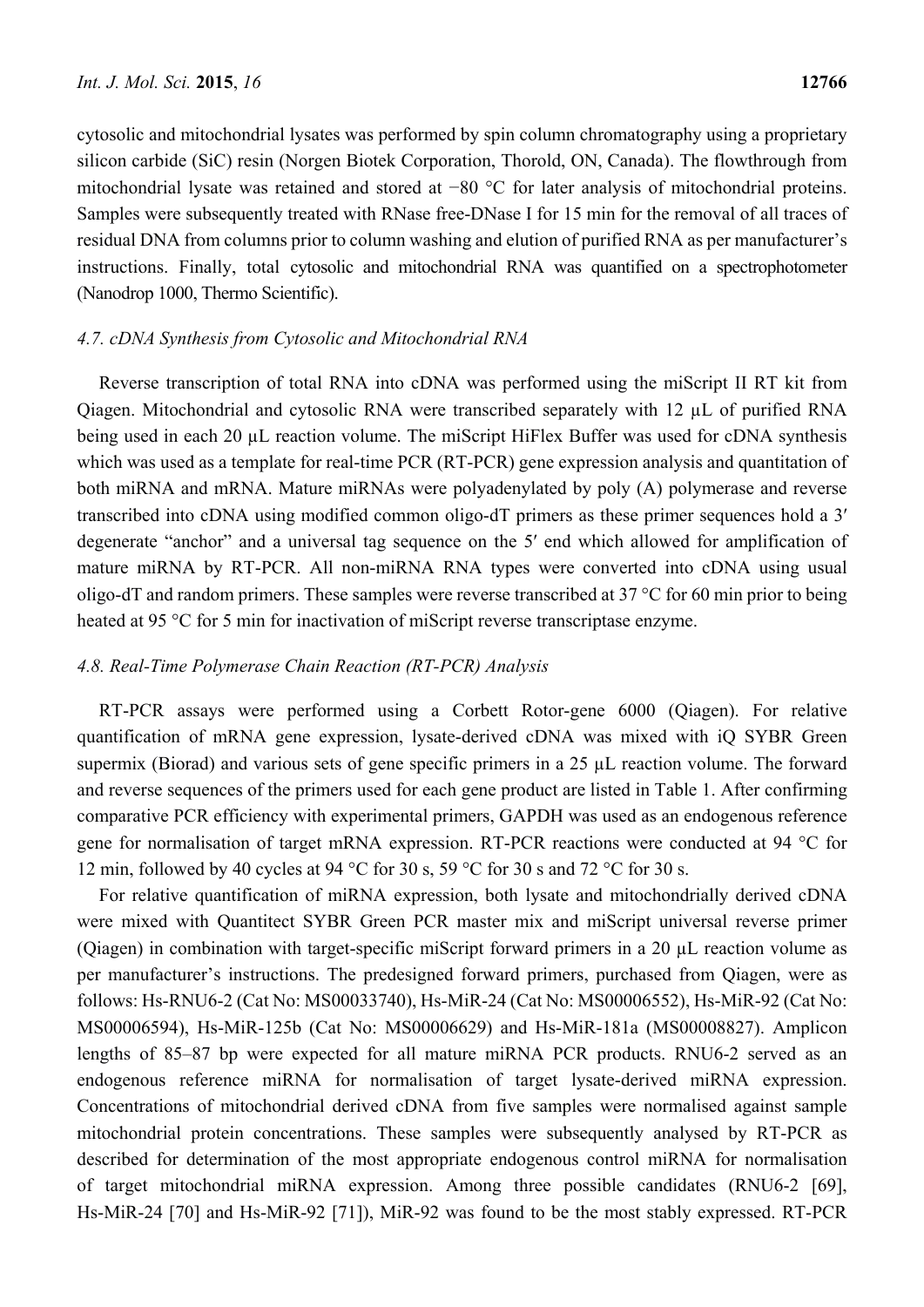reactions were conducted at 95 °C for 15 min, followed by 40 cycles of 94 °C for 15 s, 55 °C for 30 s and 70 °C for 30 s. The cycle threshold values obtained from all RT-PCR experiments are presented as supplementary material (Table S3). The relative expression of mRNA and miRNA were calculated using the comparative  $C_t$  ( $\Delta \Delta C_t$ ) method. The results are presented as log<sub>2</sub> fold differences of each target mRNA and miRNA in all post-treatment samples relative to baseline samples. All reactions were performed in triplicate and no-template control reactions were run simultaneously with each PCR assay.

#### *4.9. Determination of Bcl-2 and Bak Protein Concentrations*

Quantification of total mitochondrial protein concentration was determined using the bicinchoninic acid (BCA) assay. Samples were incubated at 37 °C for 30 min in an alkaline medium in the presence of BCA and cupric sulphate. The reduction of  $Cu^{2+}$  ions from cupric sulphate to  $Cu^{+}$  occurs in proportion to the amount of protein present in the sample. Two molecules of BCA chelate each Cu<sup>+</sup> ion formed. The product exhibits a high absorbance at 562 nm, which was read on a Modulus microplate reader (Turner Biosystems, Sunnyvale, CA, USA). A standard curve, developed from known concentrations of BSA, was used to determine sample protein concentrations. Total protein concentration was subsequently normalised for all samples prior to analysis of Bcl-2 and Bak levels.

Bcl-2 and Bak concentrations from mitochondrial protein samples were assessed by enzyme-linked immunosorbent assay (ELISA). Briefly, samples were incubated on antibody coated microtitre plates together with biotin-conjugated antibodies, both of which were specific to the analyte of interest. Subsequently, streptavidin-conjugated horseradish peroxidase (HRP) was added which binds to biotin-conjugated antibodies. Removal of unbound antibody and enzyme by microplate washing allows for the development of a colour change in proportion to the concentration of analyte present in sample wells, following the addition of 3,3ʹ,5,5ʹ-tetramethylbenzidine (TMB), a substrate of HRP. The enzyme-substrate reaction was terminated by addition of sulphuric acid and absorbance was measured at 450 nm on a Modulus microplate reader (Turner Biosystems). The optical density of analysed samples was used in conjunction with the development of standard curves for the calculation of Bcl-2 and Bak concentrations, according to manufacturers' instructions. All samples were analysed in duplicate. Respective intra- and inter-assay coefficients of variability were 5.36% and 7.94% for Bcl-2 and 6.49% and 8.45% for Bak.

#### *4.10. Statistical Analysis*

All data is reported as mean  $\pm$  SEM. A two-way ANOVA with repeated measures was used to determine whether significant differences exist between the two treatment groups (rhGH and placebo) for fold changes in mRNA and miRNA expression and mitochondrial protein concentrations. Bonferroni's multiple comparisons were used for *post hoc* analysis to identify the location of significant differences between conditions. Pearson's product moment correlational analysis was used to determine the existence of any significant relationships between the analysed variables (SPSS Inc., PAWS Statistics Version 18, Chicago, IL USA). Statistical significance was accepted at the  $p \le 0.05$  level of confidence.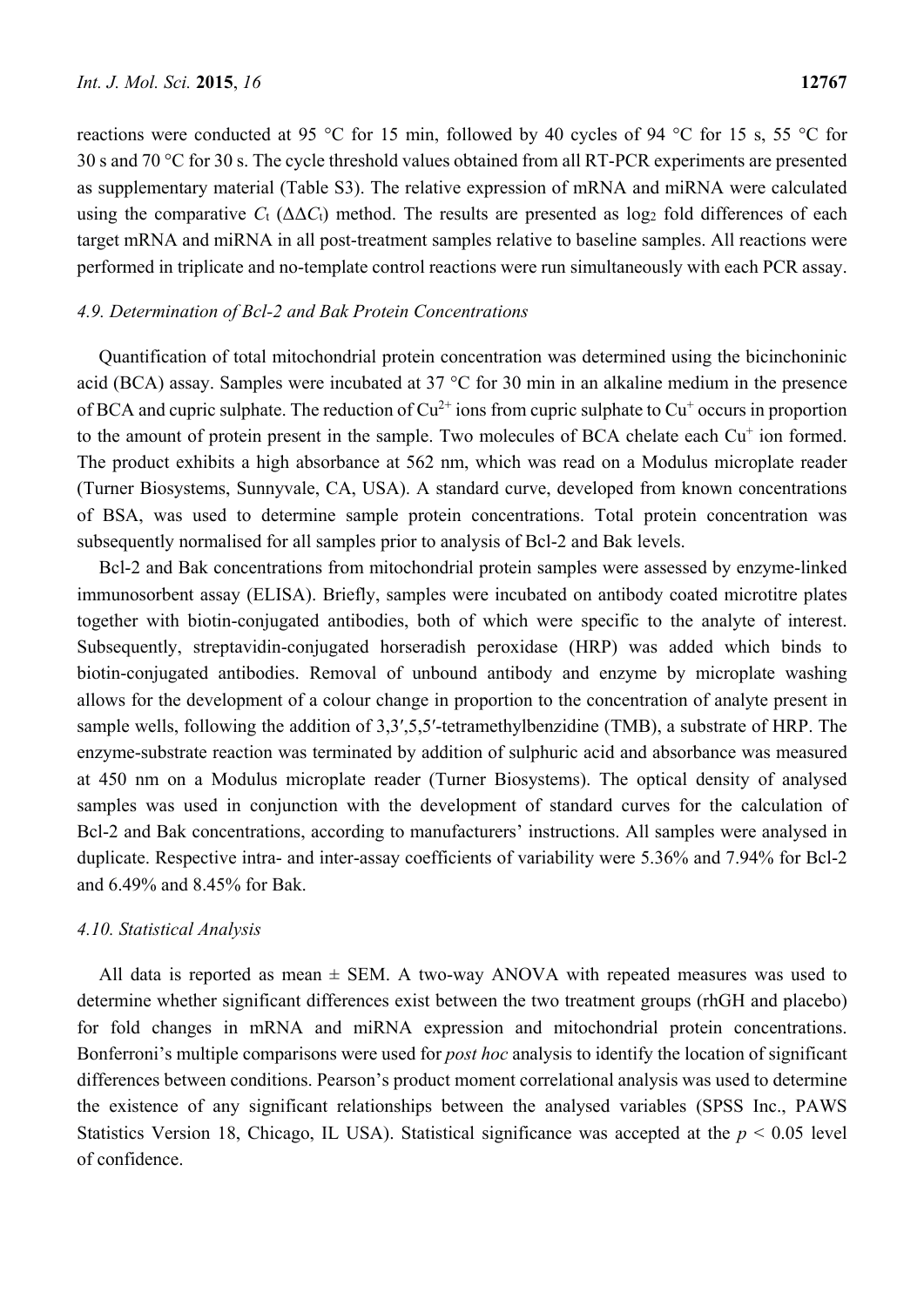# **Supplementary Materials**

Supplementary materials can be found at http://www.mdpi.com/1422-0067/16/06/12753/s1.

## **Acknowledgments**

This study was supported by the Anti-Doping Research Program, Commonwealth Department of Health and Aging, Australia. The authors also acknowledge Bond University for the financial support.

# **Author Contributions**

James Keane, Lotti Tajouri and Bon Gray conceived and designed the experiments; Bon Gray supervised the study; James Keane performed the experiments; James Keane and Lotti Tajouri analyzed the data; James Keane wrote the paper; Lotti Tajouri and Bon Gray participated in the revision of manuscript content; all authors read and approved the final manuscript.

# **Conflicts of Interest**

The authors declare no conflict of interest.

## **References**

- 1. Elmore, S. Apoptosis: A review of programmed cell death. *Toxicol. Pathol.* **2007**, *35*, 495–516.
- 2. Wang, C.; Youle, R.J. The role of mitochondria in apoptosis. *Annu. Rev. Genet.* **2009**, *43*, 95–118.
- 3. Mayer, B.; Oberbauer, R. Mitochondrial regulation of apoptosis. *News Physiol. Sci.* **2003**, *18*, 89–94.
- 4. Kroemer, G.; Dallaporta, B.; Resche-Rigon, M. The mitochondrial death/life regulator in apoptosis and necrosis. *Annu. Rev. Physiol.* **1998**, *60*, 619–642.
- 5. Kandasamy, K.; Srinivasula, S.M.; Alnemri, E.S.; Thompson, C.B.; Korsmeyer, S.J.; Bryant, J.L.; Srivastava, R.K. Involvement of proapoptotic molecules Bax and Bak in tumor necrosis factor-related apoptosis-inducing ligand (TRAIL)-induced mitochondrial disruption and apoptosis: Differential regulation of cytochrome *c* and Smac/DIABLO release. *Cancer Res.* **2003**, *63*, 1712–1721.
- 6. Savill, J.; Fadok, V. Corpse clearance defines the meaning of cell death. *Nature* **2000**, *407*, 784–788.
- 7. Lempereur, L.; Brambilla, D.; Scoto, G.M.; D'Alcamo, M.; Goffin, V.; Crosta, L.; Palmucci, T.; Rampello, L.; Bernardini, R.; Cantarella, G. Growth hormone protects human lymphocytes from irradiation-induced cell death. *Br. J. Pharmacol.* **2003**, *138*, 1411–1416.
- 8. Jensen, J.; Galsgaard, E.D.; Karlsen, A.E.; Lee, Y.C.; Nielsen, J.H. STAT5 activation by human GH protects insulin-producing cells against interleukin-1β, interferon-γ and tumour necrosis factor-α-induced apoptosis independent of nitric oxide production. *J. Endocrinol.* **2005**, *187*, 25–36.
- 9. Jeay, S.; Sonenshein, G.E.; Postel-Vinay, M.C.; Baixeras, E. Growth hormone prevents apoptosis through activation of nuclear factor-κB in interleukin-3-dependent Ba/F3 cell line. *Mol. Endocrinol.*  **2000**, *14*, 650–661.
- 10. Valentinis, B.; Baserga, R. IGF-1 receptor signalling in transformation and differentiation. *Mol. Pathol.*  **2001**, *54*, 133–137.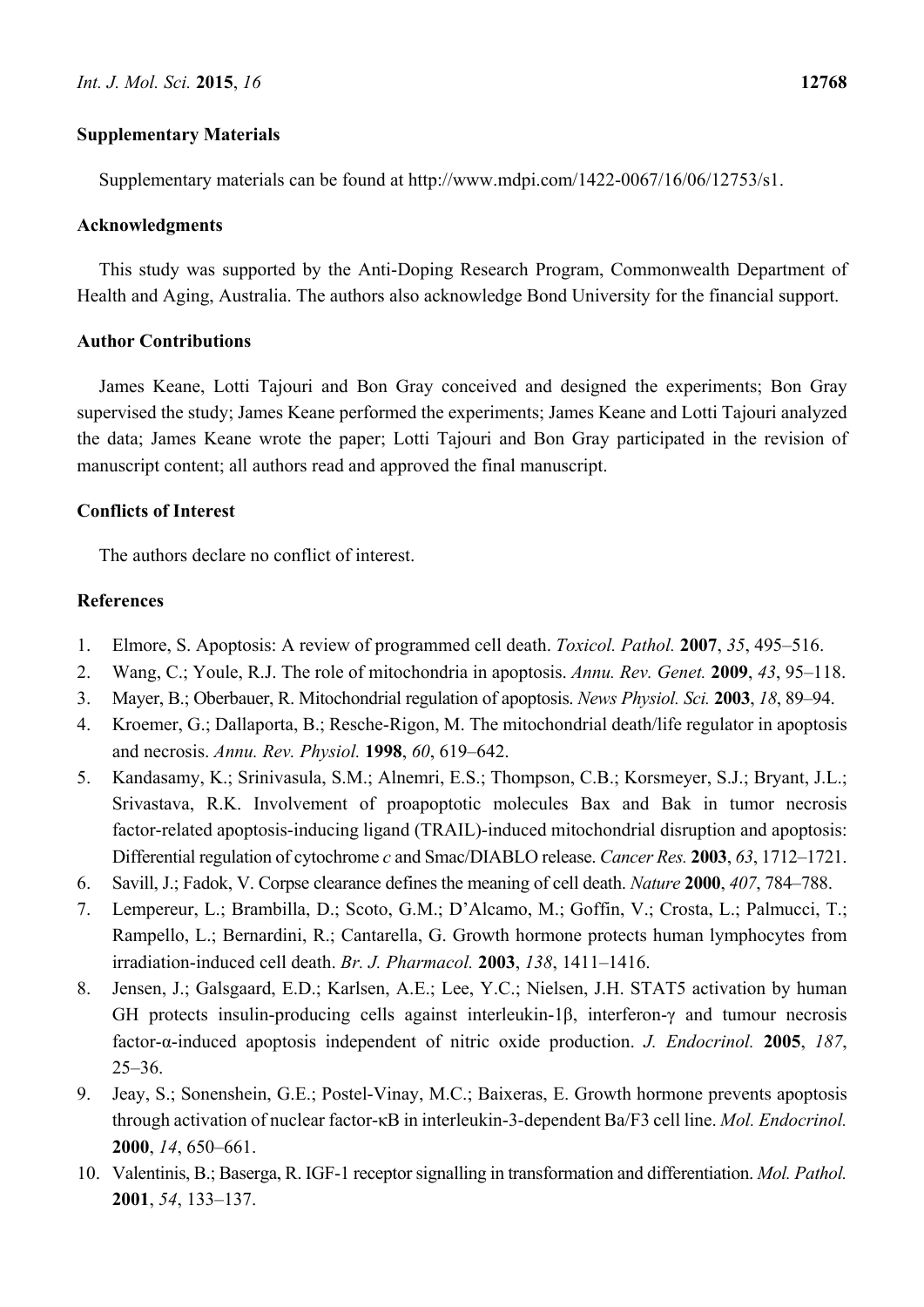- 11. Yamamura, T.; Otani, H.; Nakao, Y.; Hattori, R.; Osako, M.; Imamura, H. IGF-1 differentially regulates Bcl-xl and Bax and confers myocardial protection in the rat heart. *Am. J. Physiol. Heart Circ. Physiol.* **2001**, *280*, H1191–H1200.
- 12. Matthews, C.C.; Feldman, E.L. Insulin-like growth factor 1 rescues SH-SY5Y human neuroblastoma cells from hyperosmotic induced programmed cell death. *J. Cell. Physiol.* **1996**, *166*, 323–331.
- 13. Fowelin, J.; Attvall, S.; von Schenck, H.; Smith, U.; Lager, I. Characterization of the insulin-antagonistic effect of growth hormone in man. *Diabetologia* **1991**, *34*, 500–506.
- 14. Bloch-Damti, A.; Bashan, N. Proposed mechanisms for the induction of insulin resistance by oxidative stress. *Antioxid. Redox Signal.* **2005**, *7*, 1553–1567.
- 15. Cai, L.; Li, W.; Wang, G.; Guo, L.; Jiang, Y.; Kang, Y.J. Hyperglycemia-induced apoptosis in mouse myocardium: Mitochondrial cytochrome *c*-mediated caspase-3 activation pathway. *Diabetes*  **2002**, *51*, 1938–1948.
- 16. Kim, H.; Tu, H.C.; Ren, D.; Takeuchi, O.; Jeffers, J.R.; Zambetti, G.P.; Hsieh, J.J.; Cheng, E.H. Stepwise activation of BAX and BAK by tBID, BIM, and PUMA initiates mitochondrial apoptosis. *Mol. Cell* **2009**, *36*, 487–499.
- 17. Wang, G.Q.; Gastman, B.R.; Wieckowski, E.; Goldstein, L.A.; Gambotto, A.; Kim, T.H.; Fang, B.; Rabinovitz, A.; Yin, X.M.; Rabinowich, H. A role for mitochondrial Bak in apoptotic response to anticancer drugs. *J. Biol. Chem.* **2001**, *276*, 34307–34317.
- 18. Zhang, L.; Yu, J.; Park, B.H.; Kinzler, K.W.; Vogelstein, B. Role of Bax in the apoptotic response to anticancer agents. *Science* **2000**, *290*, 989–992.
- 19. Haeffner, A.; Deas, O.; Mollereau, B.; Estaquier, J.; Mignon, A.; Haeffner-Cavaillon, N.; Charpentier, B.; Senik, A.; Hirsch, F. Growth hormone prevents human monocytic cells from Fas-mediated apoptosis by up-regulating Bcl-2 expression. *Eur. J. Immunol.* **1999**, *29*, 334–344.
- 20. Tong, Q.S.; Zheng, L.D.; Wang, L.; Liu, J.; Qian, W. Bak overexpression mediates p53-independent apoptosis inducing effects on human gastric cancer cells. *BMC Cancer* **2004**, *4*, 33.
- 21. Pataer, A.; Fang, B.; Yu, R.; Kagawa, S.; Hunt, K.K.; McDonnell, T.J.; Roth, J.A.; Swisher, S.G. Adenoviral Bak overexpression mediates caspase-dependent tumor killing. *Cancer Res.* **2000**, *60*, 788–792.
- 22. Korsmeyer, S.J.; Wei, M.C.; Saito, M.; Weiler, S.; Oh, K.J.; Schlesinger, P.H. Pro-apoptotic cascade activates bid, which oligomerizes Bak or Bax into pores that result in the release of cytochrome *c*. *Cell Death Differ.* **2000**, *7*, 1166–1173.
- 23. Cuesta, S.; Kireev, R.; Garcia, C.; Forman, K.; Vara, E.; Tresguerres, J.A. Effect of growth hormone treatment on pancreatic inflammation, oxidative stress, and apoptosis related to aging in SAMP8 mice. *Rejuvenation Res.* **2011**, *14*, 501–512.
- 24. Huang, M.B.; Xu, H.; Xie, S.J.; Zhou, H.; Qu, L.H. Insulin-like growth factor-1 receptor is regulated by microRNA-133 during skeletal myogenesis. *PLoS ONE* **2011**, *6*, e29173.
- 25. Holley, C.L.; Topkara, V.K. An introduction to small non-coding RNAs: miRNA and snoRNA. *Cardiovasc. Drugs Ther.* **2011**, *25*, 151–159.
- 26. Li, H.; Hui, L.; Xu, W. miR-181a sensitizes a multidrug-resistant leukemia cell line K562/A02 to daunorubicin by targeting BCL-2. *Acta Biochim. Biophys. Sin.* **2012**, *44*, 269–277.
- 27. Neilson, J.R.; Zheng, G.X.; Burge, C.B.; Sharp, P.A. Dynamic regulation of miRNA expression in ordered stages of cellular development. *Genes Dev.* **2007**, *21*, 578–589.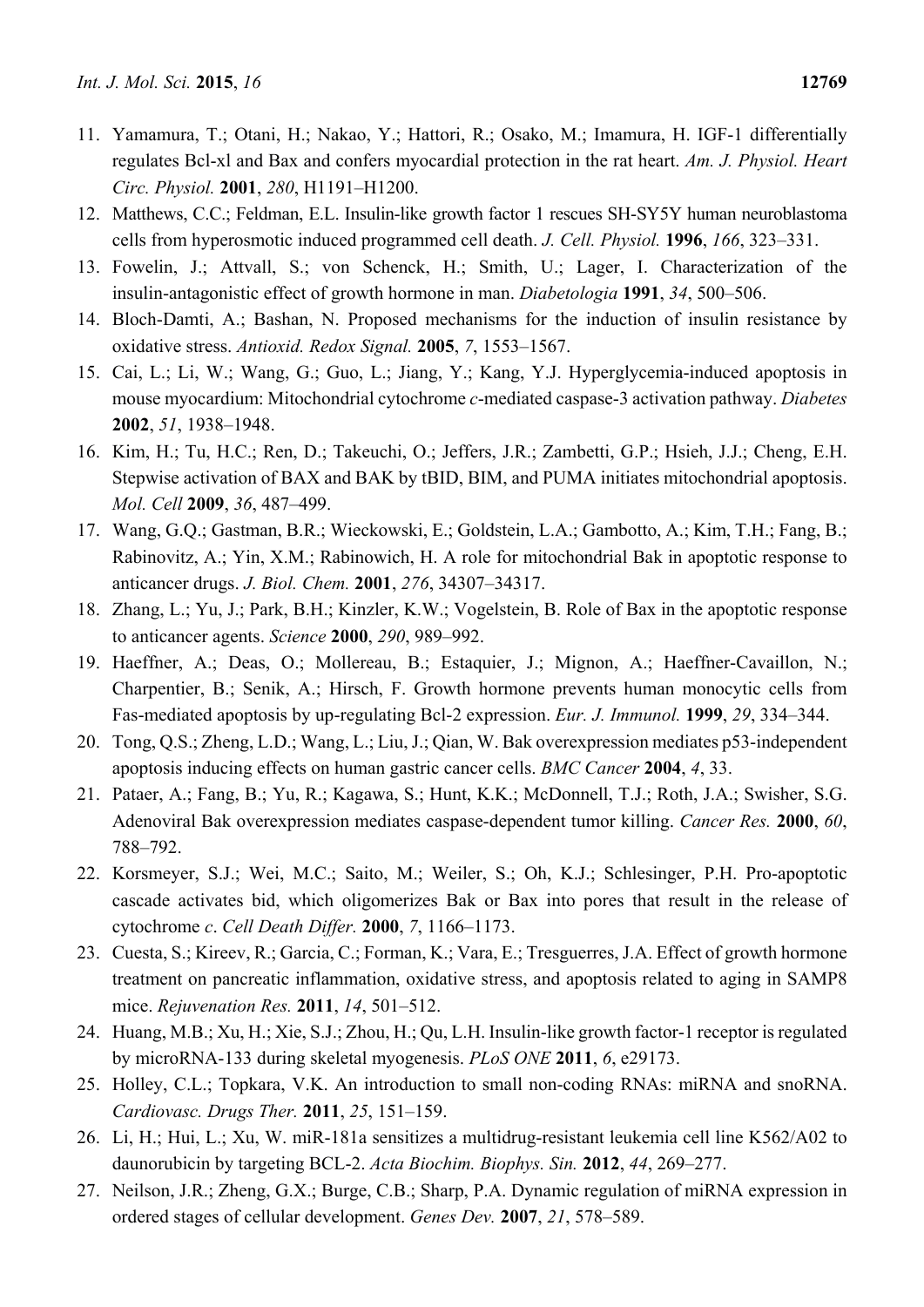- 28. Ouyang, Y.B.; Lu, Y.; Yue, S.; Giffard, R.G. miR-181 targets multiple Bcl-2 family members and influences apoptosis and mitochondrial function in astrocytes. *Mitochondrion* **2012**, *12*, 213–219.
- 29. Zhou, M.; Liu, Z.; Zhao, Y.; Ding, Y.; Liu, H.; Xi, Y.; Xiong, W.; Li, G.; Lu, J.; Fodstad, O.; *et al.* MicroRNA-125b confers the resistance of breast cancer cells to paclitaxel through suppression of pro-apoptotic Bcl-2 antagonist killer 1 (BAK1) expression. *J. Biol. Chem.* **2010**, *285*, 21496–21507.
- 30. Shi, X.B.; Xue, L.; Yang, J.; Ma, A.H.; Zhao, J.; Xu, M.; Tepper, C.G.; Evans, C.P.; Kung, H.J.; deVere White, R.W. An androgen-regulated miRNA suppresses Bak1 expression and induces androgen-independent growth of prostate cancer cells. *Proc. Natl. Acad. Sci. USA* **2007**, *104*, 19983–19988.
- 31. Maillot, G.; Lacroix-Triki, M.; Pierredon, S.; Gratadou, L.; Schmidt, S.; Benes, V.; Roche, H.; Dalenc, F.; Auboeuf, D.; Millevoi, S.; *et al*. Widespread estrogen-dependent repression of microRNAs involved in breast tumor cell growth. *Cancer Res.* **2009**, *69*, 8332–8340.
- 32. Kumar, M.; Lu, Z.; Takwi, A.A.; Chen, W.; Callander, N.S.; Ramos, K.S.; Young, K.H.; Li, Y. Negative regulation of the tumor suppressor p53 gene by microRNAs. *Oncogene* **2011**, *30*, 843–853.
- 33. Bian, Z.; Li, L.M.; Tang, R.; Hou, D.X.; Chen, X.; Zhang, C.Y.; Zen, K. Identification of mouse liver mitochondria-associated miRNAs and their potential biological functions. *Cell Res.* **2010**, *20*, 1076–1078.
- 34. Kren, B.T.; Wong, P.Y.; Sarver, A.; Zhang, X.; Zeng, Y.; Steer, C.J. MicroRNAs identified in highly purified liver-derived mitochondria may play a role in apoptosis. *RNA Biol.* **2009**, *6*, 65–72.
- 35. Bandiera, S.; Hanein, S.; Lyonnet, S.; Henrion-Caude, A. Mitochondria as novel players of the cellular RNA interference. *J. Biol. Chem.* **2011**, *286*, le19.
- 36. Barrey, E.; Saint-Auret, G.; Bonnamy, B.; Damas, D.; Boyer, O.; Gidrol, X. Pre-microRNA and mature microRNA in human mitochondria. *PLoS ONE* **2011**, *6*, e20220.
- 37. Bandiera, S.; Ruberg, S.; Girard, M.; Cagnard, N.; Hanein, S.; Chretien, D.; Munnich, A.; Lyonnet, S.; Henrion-Caude, A. Nuclear outsourcing of RNA interference components to human mitochondria. *PLoS ONE* **2011**, *6*, e20746.
- 38. Zong, W.X.; Lindsten, T.; Ross, A.J.; MacGregor, G.R.; Thompson, C.B. BH3-only proteins that bind pro-survival Bcl-2 family members fail to induce apoptosis in the absence of Bax and Bak. *Genes Dev.* **2001**, *15*, 1481–1486.
- 39. Wei, M.C.; Lindsten, T.; Mootha, V.K.; Weiler, S.; Gross, A.; Ashiya, M.; Thompson, C.B.; Korsmeyer, S.J. tBid, a membrane-targeted death ligand, oligomerizes bak to release cytochrome *c*. *Genes Dev.* **2000**, *14*, 2060–2071.
- 40. Khan, M.; Akhtar, S.; Mohsin, S.; N Khan, S.; Riazuddin, S. Growth factor preconditioning increases the function of diabetes-impaired mesenchymal stem cells. *Stem Cells Dev.* **2011**, *20*, 67–75.
- 41. Cui, X.S.; Jeong, Y.J.; Jun, J.H.; Kim, N.H. Insulin-like growth factor-1 alters apoptosis related genes and reduces apoptosis in porcine parthenotes developing *in vitro*. *Theriogenology* **2005**, *63*, 1070–1080.
- 42. Keane, J.; Tajouri, L.; Gray, B. The effect of recombinant human growth hormone and insulin-like growth factor-1 on the mitochondrial function and viability of peripheral blood mononuclear cells *in vitro*. *Appl. Physiol. Nutr. Metab.* **2015**, *40*, 105–115.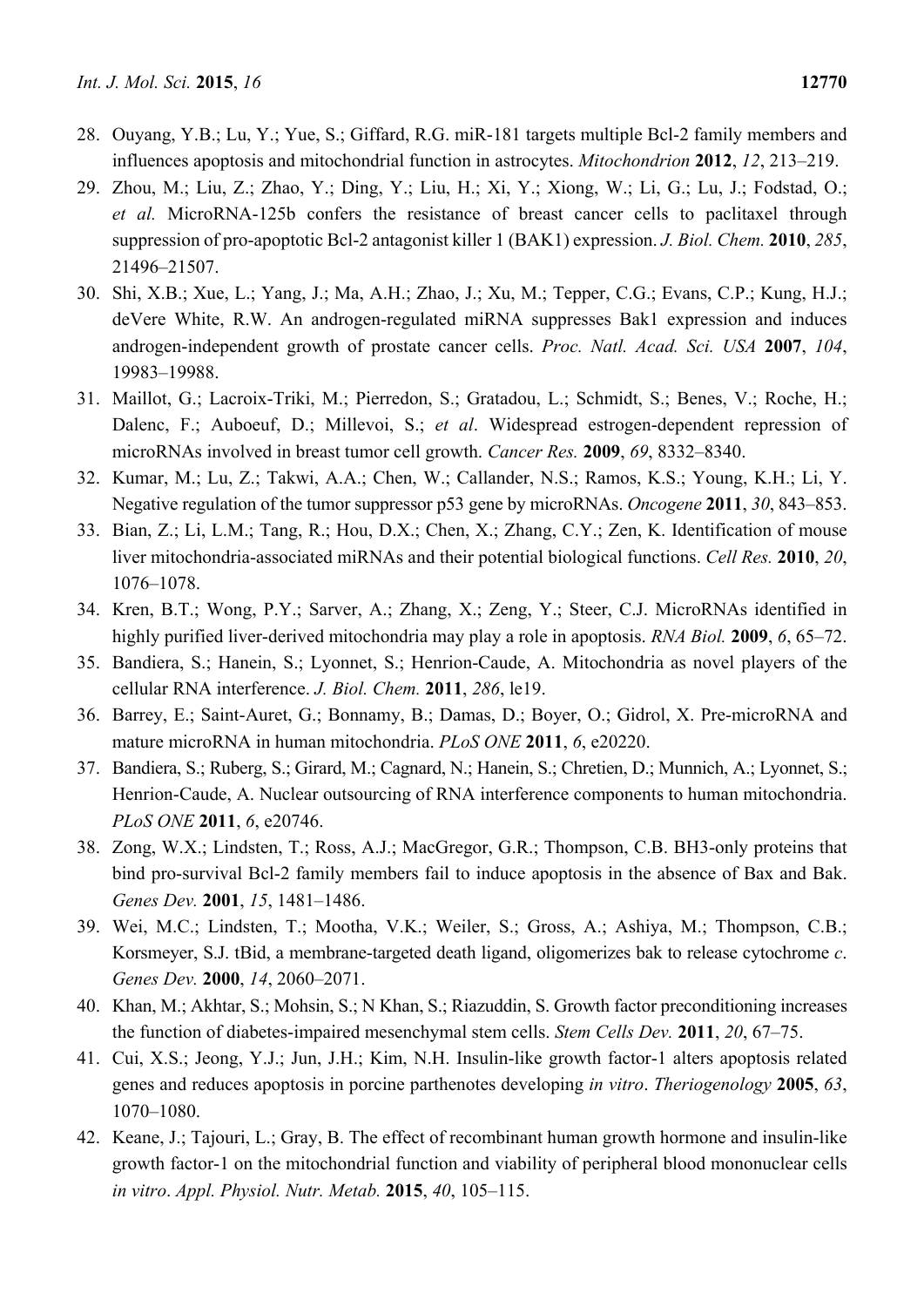- 43. Luanpitpong, S.; Chanvorachote, P.; Nimmannit, U.; Leonard, S.S.; Stehlik, C.; Wang, L.; Rojanasakul, Y. Mitochondrial superoxide mediates doxorubicin-induced keratinocyte apoptosis through oxidative modification of ERK and Bcl-2 ubiquitination. *Biochem. Pharmacol.* **2012**, *83*, 1643–1654.
- 44. Birzniece, V.; Nelson, A.E.; Ho, K.K. Growth hormone administration: Is it safe and effective for athletic performance. *Endocrinol. Metab. Clin. N. Am.* **2010**, *39*, 11–23.
- 45. Holt, R.I.; Sonksen, P.H. Growth hormone, IGF-1 and insulin and their abuse in sport. *Br. J. Pharmacol.* **2008**, *154*, 542–556.
- 46. Gonzalez, A.; Fortuno, M.A.; Querejeta, R.; Ravassa, S.; Lopez, B.; Lopez, N.; Diez, J. Cardiomyocyte apoptosis in hypertensive cardiomyopathy. *Cardiovasc. Res.* **2003**, *59*, 549–562.
- 47. Bogazzi, F.; Russo, D.; Raggi, F.; Ultimieri, F.; Urbani, C.; Gasperi, M.; Bartalena, L.; Martino, E. Transgenic mice overexpressing growth hormone (GH) have reduced or increased cardiac apoptosis through activation of multiple GH-dependent or -independent cell death pathways. *Endocrinology*  **2008**, *149*, 5758–5769.
- 48. Peter, M.E. Targeting of mrnas by multiple mirnas: The next step. *Oncogene* **2010**, *29*, 2161–2164.
- 49. Chow, T.F.; Youssef, Y.M.; Lianidou, E.; Romaschin, A.D.; Honey, R.J.; Stewart, R.; Pace, K.T.; Yousef, G.M. Differential expression profiling of microRNAs and their potential involvement in renal cell carcinoma pathogenesis. *Clin. Biochem.* **2010**, *43*, 150–158.
- 50. Kole, A.J.; Swahari, V.; Hammond, S.M.; Deshmukh, M. miR-29b is activated during neuronal maturation and targets BH3-only genes to restrict apoptosis. *Genes Dev.* **2011**, *25*, 125–130.
- 51. Guo, S.; Lu, J.; Schlanger, R.; Zhang, H.; Wang, J.Y.; Fox, M.C.; Purton, L.E.; Fleming, H.H.; Cobb, B.; Merkenschlager, M.; *et al*. MicroRNA miR-125a controls hematopoietic stem cell number. *Proc. Natl. Acad. Sci. USA* **2010**, *107*, 14229–14234.
- 52. Valencia-Sanchez, M.A.; Liu, J.; Hannon, G.J.; Parker, R. Control of translation and mRNA degradation by miRNAs and siRNAs. *Genes Dev.* **2006**, *20*, 515–524.
- 53. Brennecke, J.; Hipfner, D.R.; Stark, A.; Russell, R.B.; Cohen, S.M. Bantam encodes a developmentally regulated microRNA that controls cell proliferation and regulates the proapoptotic gene hid in *Drosophila*. *Cell* **2003**, *113*, 25–36.
- 54. Cimmino, A.; Calin, G.A.; Fabbri, M.; Iorio, M.V.; Ferracin, M.; Shimizu, M.; Wojcik, S.E.; Aqeilan, R.I.; Zupo, S.; Dono, M.; *et al*. miR-15 and miR-16 induce apoptosis by targeting BCL2. *Proc. Natl. Acad. Sci. USA* **2005**, *102*, 13944–13949.
- 55. Metivier, R.; Reid, G.; Gannon, F. Transcription in four dimensions: Nuclear receptor-directed initiation of gene expression. *EMBO Rep.* **2006**, *7*, 161–167.
- 56. Guhaniyogi, J.; Brewer, G. Regulation of mRNA stability in mammalian cells. *Gene* **2001**, *265*, 11–23.
- 57. Sonenberg, N.; Hinnebusch, A.G. Regulation of translation initiation in eukaryotes: Mechanisms and biological targets. *Cell* **2009**, *136*, 731–745.
- 58. Krol, J.; Busskamp, V.; Markiewicz, I.; Stadler, M.B.; Ribi, S.; Richter, J.; Duebel, J.; Bicker, S.; Fehling, H.J.; Schubeler, D.; *et al*. Characterizing light-regulated retinal microRNAs reveals rapid turnover as a common property of neuronal microRNAs. *Cell* **2010**, *141*, 618–631.
- 59. Gantier, M.P.; McCoy, C.E.; Rusinova, I.; Saulep, D.; Wang, D.; Xu, D.; Irving, A.T.; Behlke, M.A.; Hertzog, P.J.; Mackay, F.; *et al*. Analysis of microRNA turnover in mammalian cells following Dicer1 ablation. *Nucleic Acids Res.* **2011**, *39*, 5692–5703.